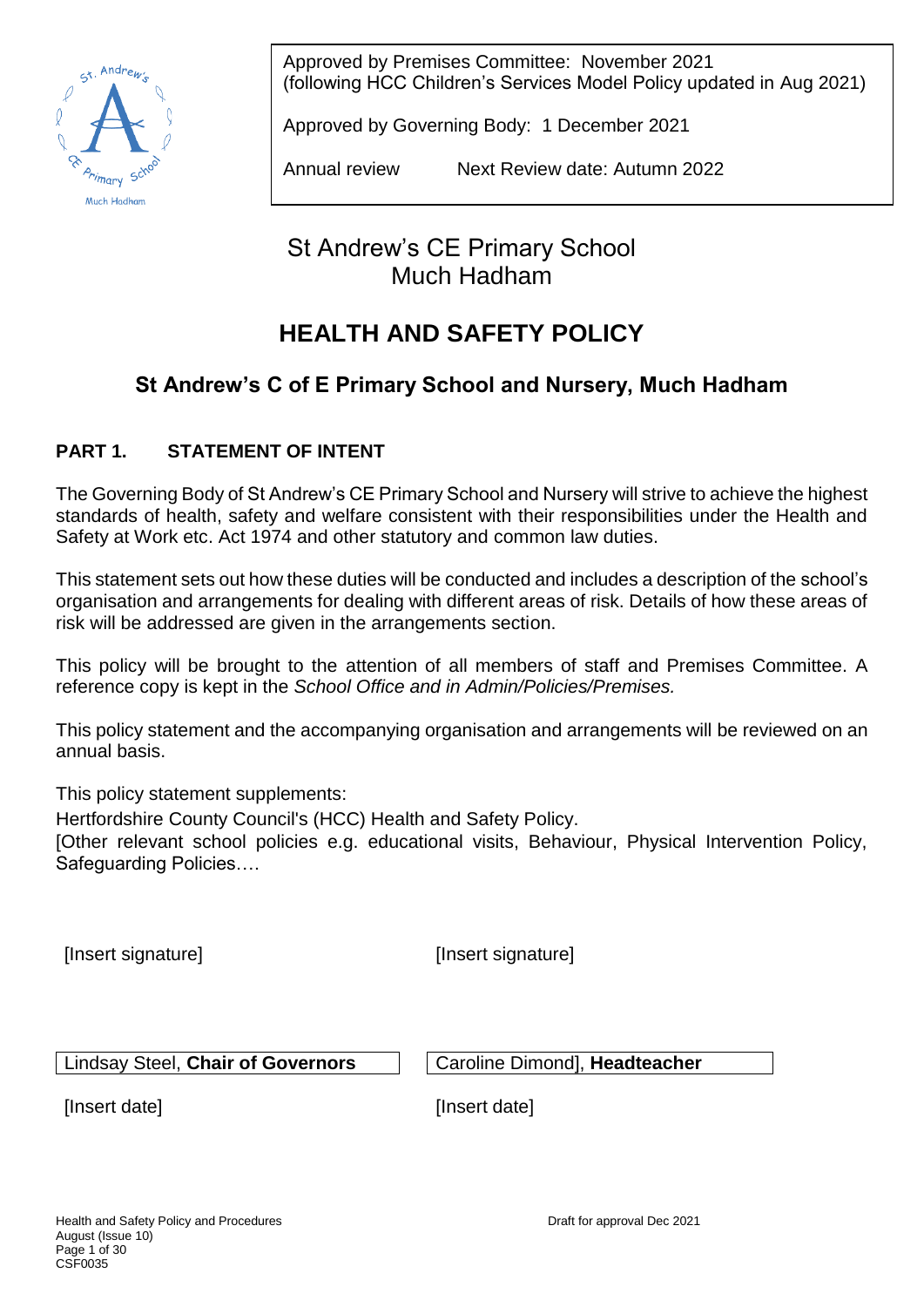# **PART 2. ORGANISATION**

In Voluntary Aided schools, the responsibility for health and safety rests with the Governing Body as the employer.

### **At a school level duties and responsibilities have been as signed to staff and governors as detailed below.**

# **Responsibilities of the Governing Body**

The Governing Body are responsible for ensuring health and safety management systems are in place and effective. They fulfil a strategic role in health and safety and are not expected to be involved in day to day management of the school.

As a minimum these management systems should adhere to the LA's health and safety policy, procedures and standards as detailed on the H&S pages of the [Hertfordshire Grid](https://thegrid.org.uk/health-and-safety-offsite-visits-premises/health-and-safety) and follow the HSE's ['Managing for health and safety' \(HSG65\) \(hse.gov.uk\),](https://www.hse.gov.uk/pubns/books/hsg65.htm) namely:

- **Plan**-set the strategic direction for effective H&S management.
- **Do**-ensure management systems deal with risks sensibly, responsibly and proportionately.
- **Check**-monitoring and reporting processes are in place to ensure the school is compliant.
- **Act**-undertake a formal review of health and safety performance.

A Health & Safety Governor, Mary Byrne, has been appointed to receive relevant information, monitor the implementation of policies and procedures and to feedback health and safety issues and identified actions to the Governing Body.

The Governing body will receive regular reports from the Headteacher or other nominated member of staff, Katharine Reynolds, in order to enable them to provide and prioritise resources for health and safety issues.

Where required the Governing body will seek specialist advice on health and safety which the establishment may not feel competent to deal with.

As we are a Voluntary Aided School, the Governing body as the employer provides access to competent H&S advice via HCC's Health and Safety Team, Tel: 01992 556478 (James Ottery) or [healthandsafety@hertfordshire.gov.uk](mailto:healthandsafety@hertfordshire.gov.uk) as required by the Health and Safety at Work etc. Act 1974.

# **Responsibilities of the Headteacher**

Overall responsibility for the day to day management of health and safety in accordance with the governing body's Health and Safety policy and procedures rests with the Headteacher.

The Headteacher has responsibility for:

- Co-operating with the LA and Governing Body to enable health and safety policy and procedures to be implemented and complied with.
- Communicating the policy and other appropriate health and safety information to all relevant people including contractors.
- Ensuring that the premises, plant and equipment are maintained in a safe and serviceable condition.
- Ensuring effective arrangements are in place to pro-actively manage health and safety by conducting and reviewing inspections and risk assessments and implementing required actions.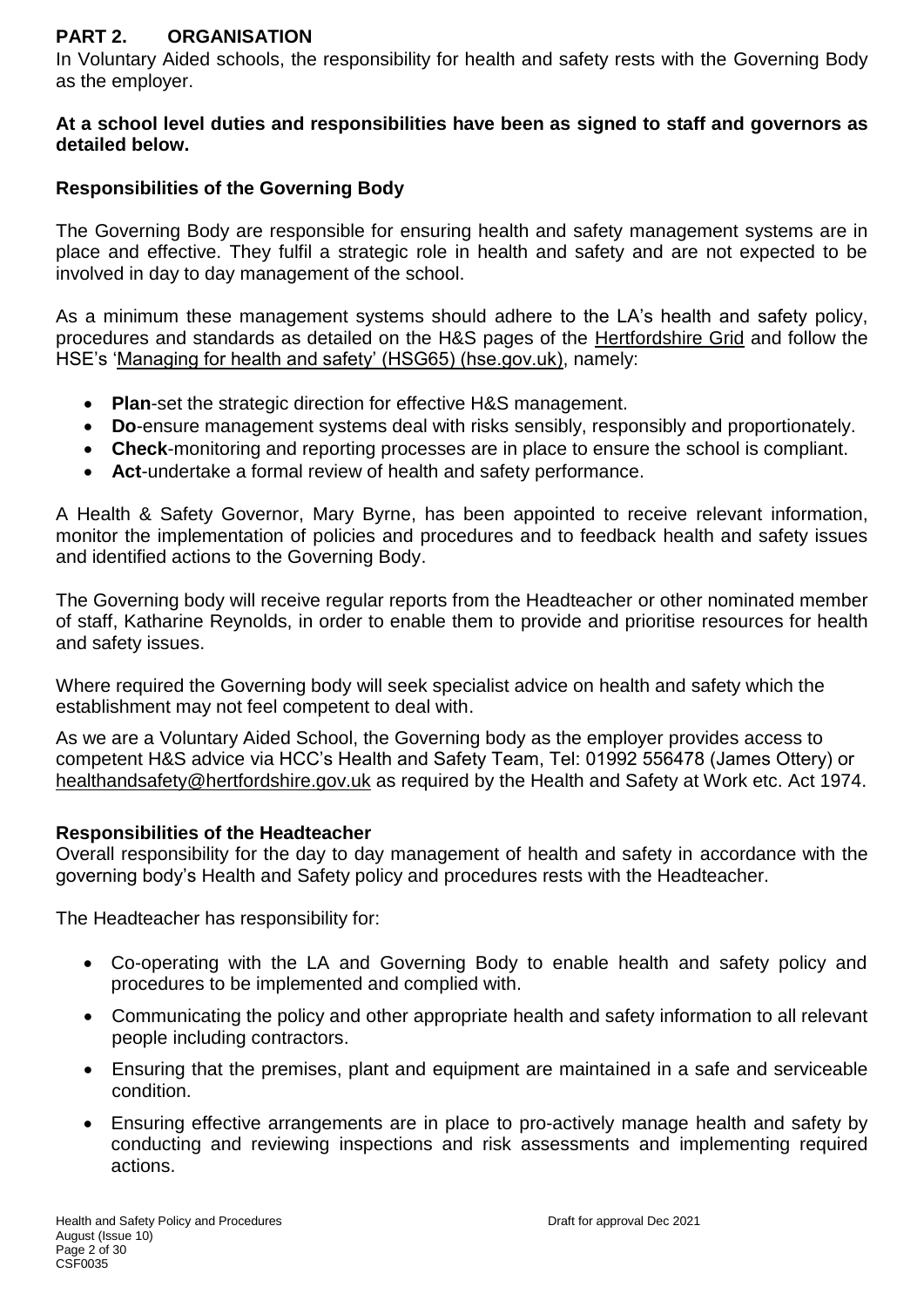- Reporting to the Governing body on health and safety performance and any safety concerns/ issues which may need to be addressed by the allocation of funds.
- Reporting to HCC and Governing Body any significant risks which cannot be rectified within the establishment's budget.
- Ensuring all staff are competent to carry out their roles and are provided with adequate information, instruction and training.
- Ensuring consultation arrangements are in place for staff and their trade union representatives (where appointed) and recognising the right of trade unions in the workplace to require a health and safety committee to be set up.
- Monitoring purchasing and contracting procedures to ensure health and safety is included in specifications & contract conditions.

### **Whilst overall responsibility for health and safety cannot be delegated the Headteacher may choose to delegate certain tasks to other members of staff.**

Glen McKay (caretaker) and Katharine Reynolds (office administrator) have daily management of Premises repairs and maintenance.

# **Responsibilities of other staff holding posts of special responsibility**

# *The SLT will:*

- Apply the school's health and safety policy to their own department or area of work.
- Ensure staff under their control are aware of and follow relevant published health and safety guidance (from sources such as CLEAPSS, AfPE etc.)
- Ensure health and safety risk assessments are undertaken for the activities for which they are responsible and that identified control measures are implemented.
- Ensure that appropriate safe working procedures are brought to the attention of all staff under their control.
- Take appropriate action on health, safety and welfare issues referred to them, informing the head of any problems they are unable to resolve within the resources available to them.
- Carry out regular inspections of their areas of responsibility and report / record these inspections.
- Ensure the provision of sufficient information, instruction, training and supervision to enable staff and pupils to avoid hazards and contribute positively to their own health and safety.
- Ensure that all accidents (including near misses) occurring within their area of responsibility are promptly reported and investigated.

# **Responsibilities of employees**

Under the Health and Safety at Work Act etc. 1974 all employees have general health and safety responsibilities. All employees are obliged to take care of their own health and safety whilst at work along with that of others who may be affected by their actions.

All employees have responsibility to:

- Take reasonable care for the health and safety of themselves and others in undertaking their work.
- Comply with the school's health and safety policy and procedures at all times.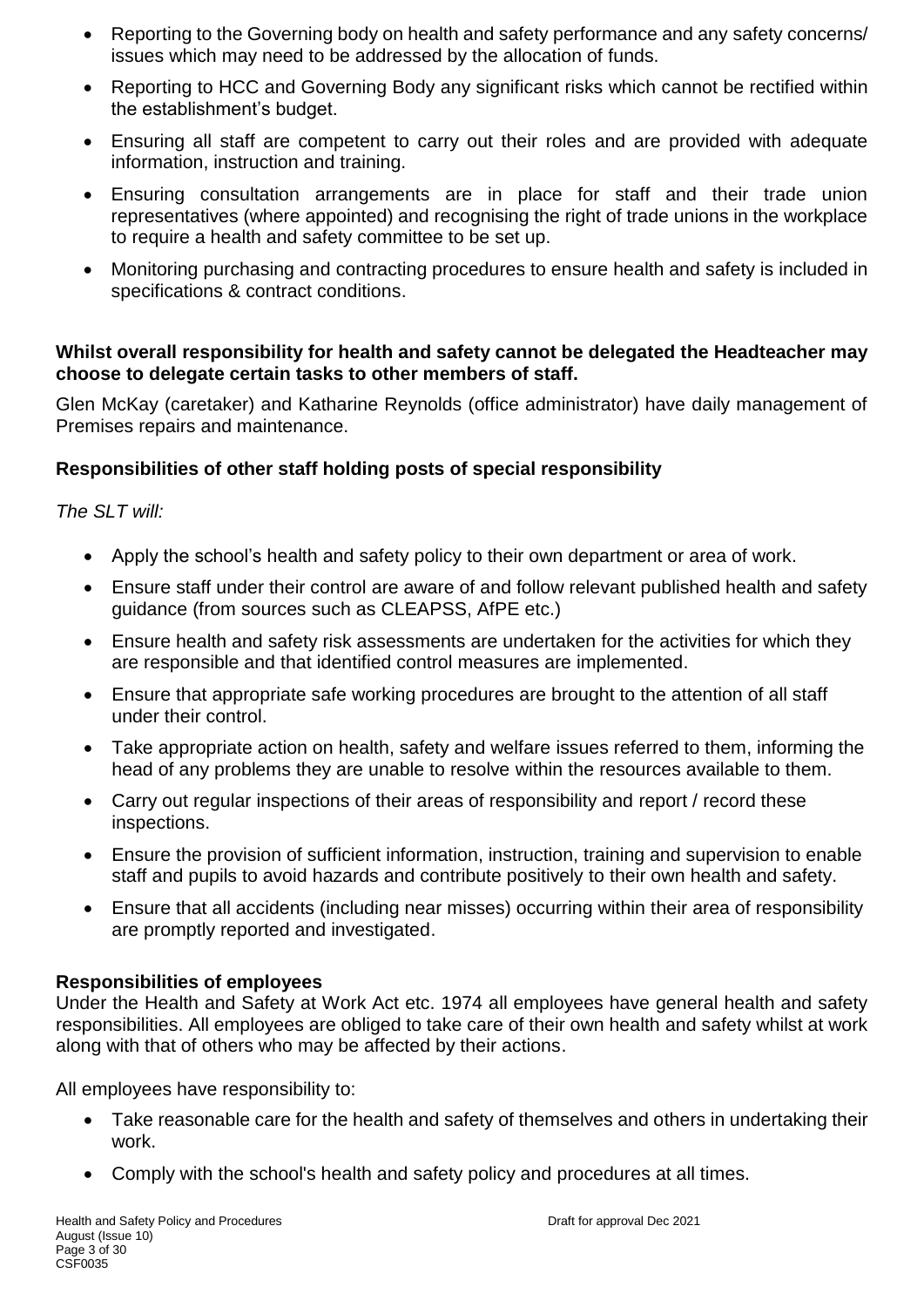- Report all accidents and incidents in line with the reporting procedure.
- Co-operate with school management on all matters relating to health and safety.
- Not to intentionally interfere with or misuse any equipment or fittings provided in the interests of health safety and welfare.
- Report all defects in condition of premises or equipment and any health and safety concerns immediately to their line manager.
- Ensure that they only use equipment or machinery that they are competent / have been trained to use.
- Make use of all necessary control measures and personal protective equipment provided for safety or health reasons.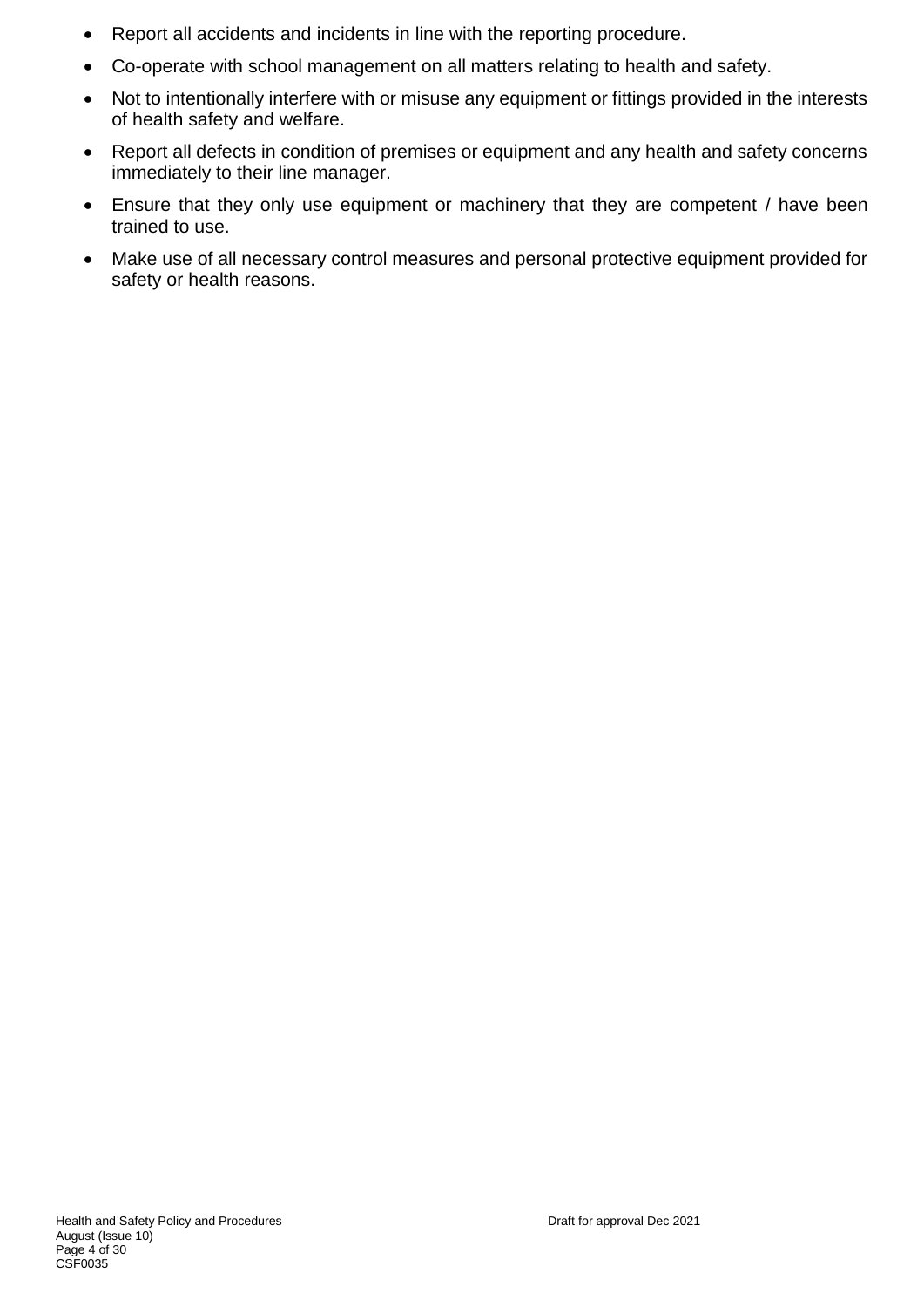# **PART 3. LOCAL ARRANGEMENTS**

Further detailed information and guidance on the LA's expectations are provided via Health and safety - [Hertfordshire Grid for Learning \(thegrid.org.uk\)](https://thegrid.org.uk/health-and-safety-offsite-visits-premises/health-and-safety)

| Appendix 1  | $\overline{\phantom{a}}$ | <b>Risk Assessments</b>                          |
|-------------|--------------------------|--------------------------------------------------|
| Appendix 2  | $\blacksquare$           | Offsite visits                                   |
| Appendix 3  | $\blacksquare$           | Health and Safety Monitoring and Inspections     |
| Appendix 4  | $\overline{\phantom{a}}$ | Fire Evacuation and other Emergency Arrangements |
| Appendix 5  | $\blacksquare$           | Fire Prevention, Testing of Equipment            |
| Appendix 6  | $\overline{\phantom{a}}$ | <b>First Aid and Medication</b>                  |
| Appendix 7  | $\overline{\phantom{a}}$ | <b>Accident Reporting Procedures</b>             |
| Appendix 8  | $\overline{\phantom{a}}$ | Health and Safety Information and Training       |
| Appendix 9  | $\blacksquare$           | Personal safety / lone Working                   |
| Appendix 10 | $\blacksquare$           | <b>Premises Work Equipment</b>                   |
| Appendix 11 | $\overline{\phantom{a}}$ | <b>Flammable and Hazardous Substances</b>        |
| Appendix 12 | $\blacksquare$           | Asbestos                                         |
| Appendix 13 | $\overline{\phantom{a}}$ | Contractors                                      |
| Appendix 14 | $\blacksquare$           | Work at Height                                   |
| Appendix 15 | $\overline{\phantom{a}}$ | Moving and Handling                              |
| Appendix 16 | $\overline{\phantom{a}}$ | <b>Display Screen Equipment</b>                  |
| Appendix 17 | $\overline{\phantom{a}}$ | Vehicles                                         |
| Appendix 18 | $\blacksquare$           | Lettings                                         |
| Appendix 19 | $\blacksquare$           | <b>Stress</b>                                    |
| Appendix 20 | $\blacksquare$           | Legionella                                       |
| Appendix 21 | $\blacksquare$           | School Swimming and pools                        |
| Appendix 22 | $\overline{\phantom{0}}$ | <b>Work Experience</b>                           |

# **Addendum - COVID-19 risks**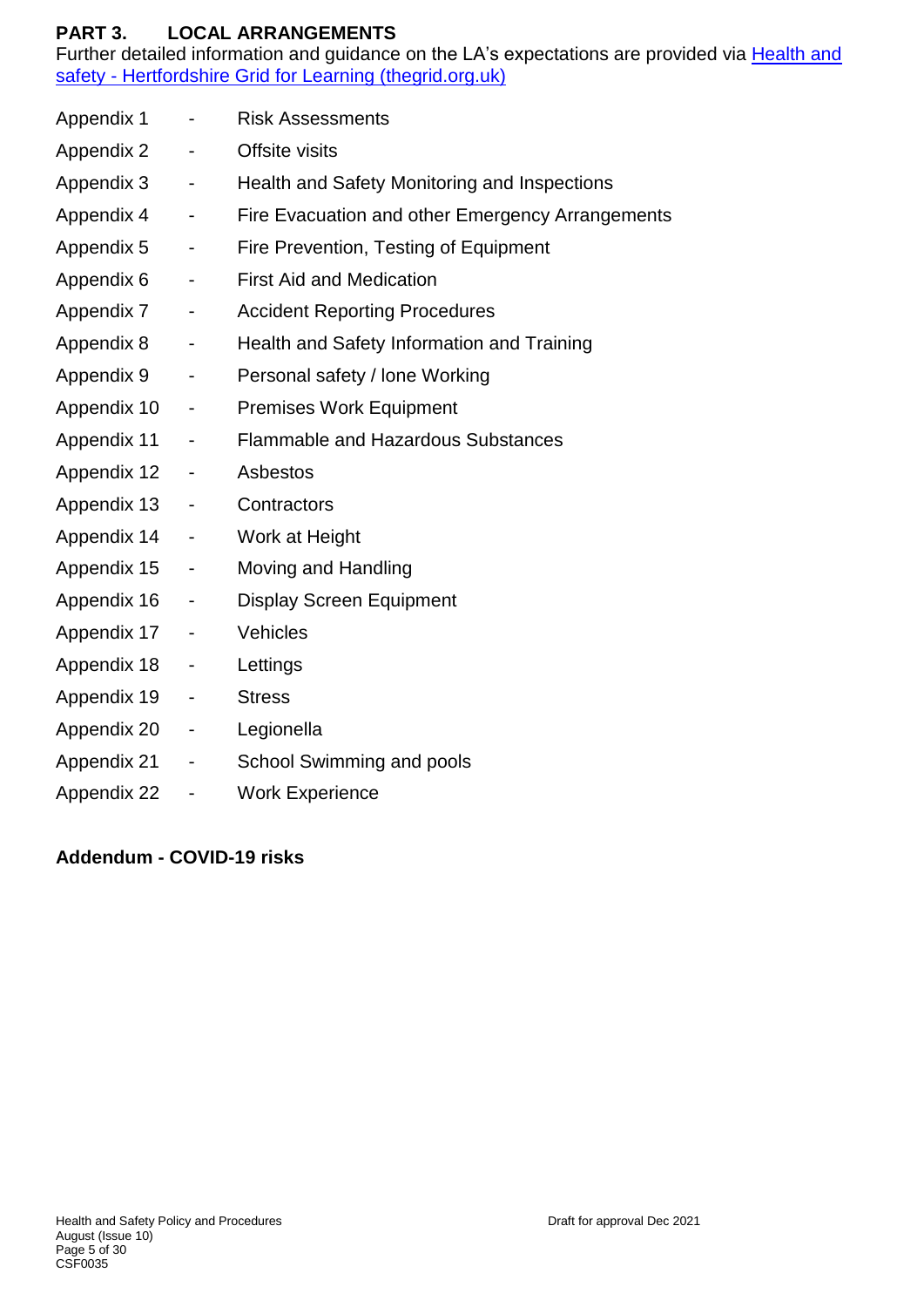### **RISK ASSESSMENTS**

#### **General Risk Assessments**

The school conducts and documents risk assessments for all activities presenting a significant risk. These are co-ordinated by relevant staff following guidance contained on the H&S pages of the Hertfordshire [Grid](https://thegrid.org.uk/health-and-safety-offsite-visits-premises/health-and-safety/risk-assessments) and are approved by the Headteacher

Risk assessments are available for all staff to view and are held centrally in the office/staff room these assessments will be reviewed on an annual basis or when the work activity changes, whichever is the soonest. Staff will be made aware of any changes to risk assessments relating to their work.

#### **Individual Risk Assessments**

Specific assessments relating to staff member(s) or pupil(s) are held on that individual's file and will be undertaken by the Headteacher.

Such risk assessments will be reviewed on a regular basis.

It is the responsibility of all staff to inform their line manager of any medical conditions (including pregnancy) which may impact upon their work.

#### **Curriculum Activities**

Risk assessments for curriculum activities will be carried out by staff using the relevant codes of practice and model risk assessments detailed below.

Whenever a new course is adopted or developed all activities are checked against these and significant findings incorporated into texts in daily use e.g. schemes of work / lesson plans / syllabus etc.

All HCC schools have a subscription to [CLEAPSS](http://www.cleapss.org.uk/) and their publications are used as sources of model risk assessment within Science, Art and DT.

See

- CLEAPSS technology site [http://dt.cleapss.org.uk/;](http://dt.cleapss.org.uk/)
- CLEAPSS science site<http://science.cleapss.org.uk/>
- CLEAPSS primary school's site<http://primary.cleapss.org.uk/>

In addition the following publications are used within the school as sources of model risk assessments:

#### **Primary schools**

- Be Safe! Health and Safety in primary science and technology, 4th Edition ASE ISBN ISBN 978-0- 86357-426-9
- Safe Practice in Physical Education, School Sport and Physical Activity 2016' Association of PE 'AfPE' <http://www.afpe.org.uk/>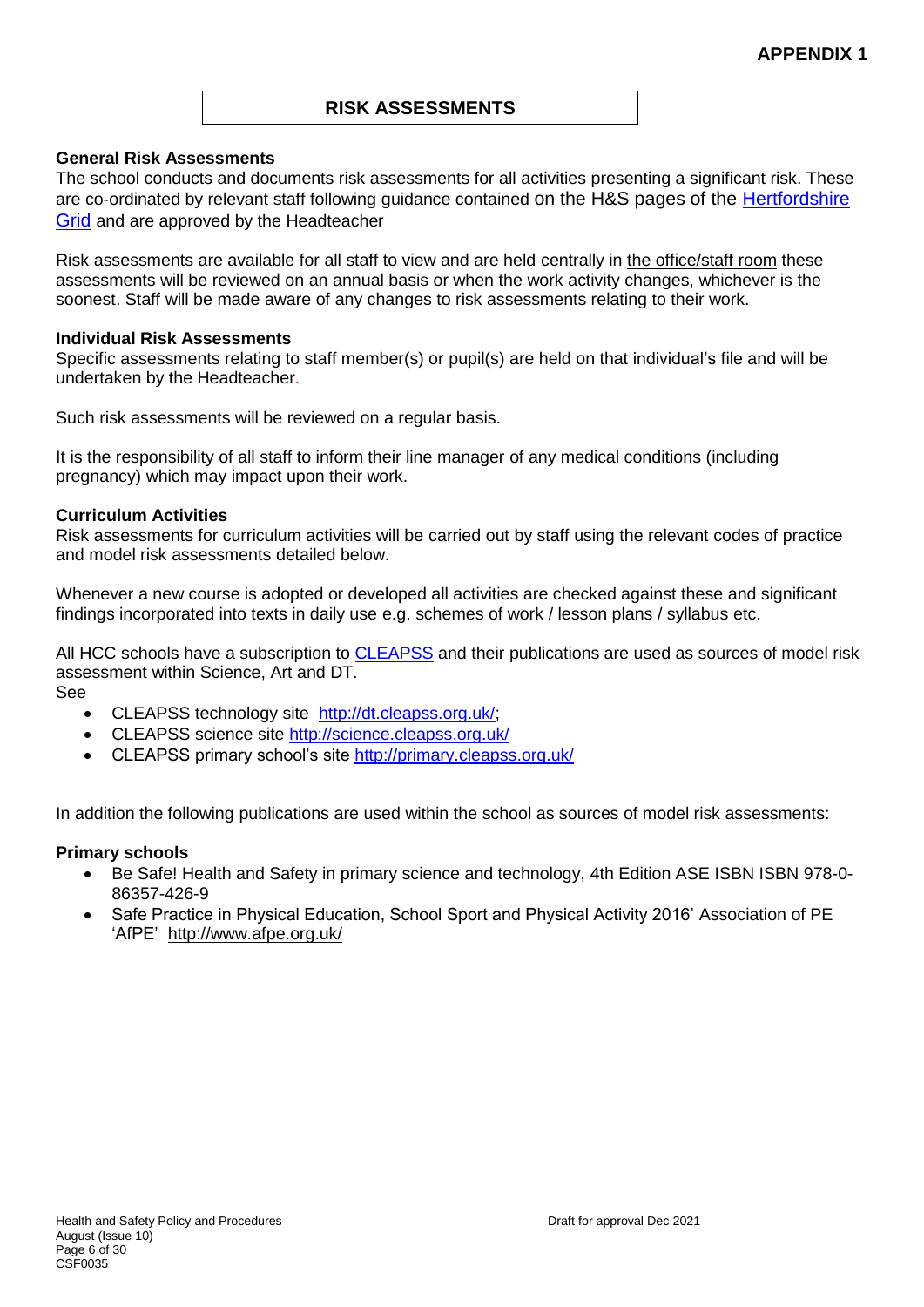### **OFFSITE VISITS**

HCC has adopted the Outdoor Education Advisory Panel's (OEAP) [national guidance](https://oeapng.info/) for learning outside the classroom and offsite visits and all offsite visits will be planned following this guidance available via <https://oeapng.info/>

Responsibilities of key roles are outlined by the OEAP here: [Visit leader](https://oeapng.info/downloads/download-info/3-4k-visit-or-activity-leader) **[EVC](https://oeapng.info/downloads/download-info/3-4j-evc-responsibilities) [Headteacher](https://oeapng.info/downloads/download-info/3-4g-headteacher/)** 

See HCC's policy for the [management of Learning outside the classroom and offsite visits](https://thegrid.org.uk/health-and-safety-offsite-visits-premises/offsite-visits/learning-outside-the-classroom-and-offsite-visits-guidance)

HCC's Offsite Visits Advisor must be notified of all level 3 trips, which include self-led adventurous activities, fieldwork trips to open or "wild" country, and all trips overseas. This will be done via the use of Evolve, the online notification and approvals system.

Evolve is used for the planning and approval of offsite visits. Relevant risk assessments, participant's names etc. will be attached electronically as required / The school also have their own set of standard operating procedures and risk assessments for local learning areas (routine / low risk activities taking place near the school)

The member of staff planning the trip (visit leader) will submit all relevant paperwork and risk assessments relating to the trip to the school's Educational Visits Co-ordinator(s) Alison Broomfield who will check the documentation and planning of the trip and if acceptable refer the visit for approval to the headteacher, Caroline Dimond for approval.

HCC recommends that the EVC should attend training and refresher training every 3 -5 years.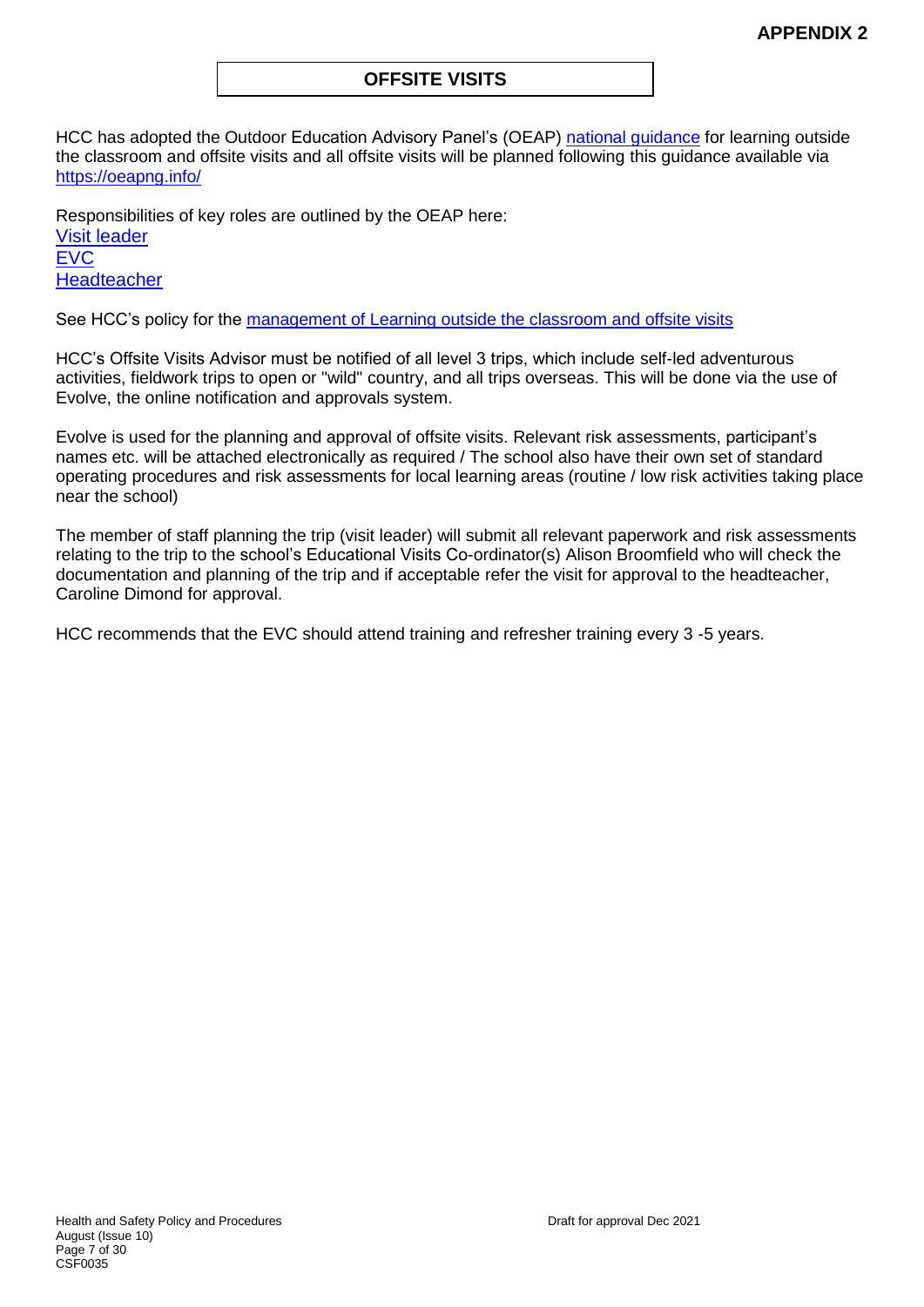### **HEALTH AND SAFETY MONITORING AND INSPECTION**

A general inspection of the site will be conducted on a termly basis and be undertaken / co-ordinated by the Headteacher, Mary Byrne and Katharine Reynolds. Report and recommendations following the inspection will be kept with the Health and safety file in the Office.

The person(s) undertaking the inspection will complete a report in writing and submit this to the Headteacher. Responsibility for following up items detailed in the safety inspection report will rest with the Headteacher and Katharine Reynolds.

A named governor, Mary Byrne, will be involved in monitoring the school's health and safety management systems on at least an annual basis and report back to both the relevant sub-committee and full governing body meetings.

Advice and pro forma inspection checklists to assist the monitoring process can be found on the [Grid.](https://thegrid.org.uk/health-and-safety-offsite-visits-premises/health-and-safety/monitoring-inspection)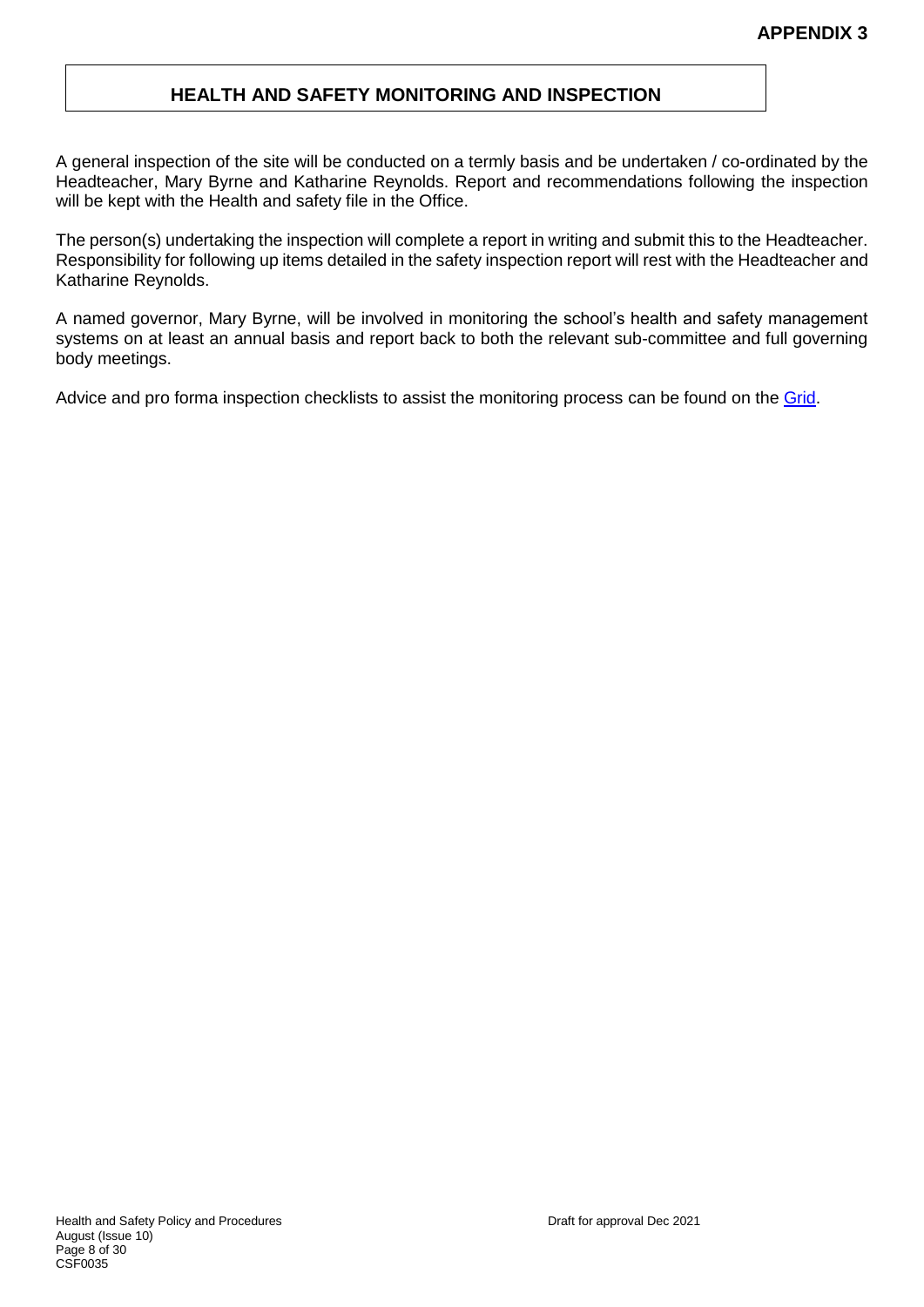# **FIRE EVACUATION AND OTHER EMERGENCY ARRANGEMENTS**

The Headteacher is responsible for ensuring the school's fire risk assessment is undertaken and implemented following guidance contained in ['Fire safety risk assessment; Educational premises'](https://www.gov.uk/government/publications/fire-safety-risk-assessment-educational-premises) and the **[Grid](https://thegrid.org.uk/health-and-safety-offsite-visits-premises/health-and-safety/health-and-safety-topics/fire-safety)** 

The fire risk assessment is located in the school's fire folder, Health and safety folder, Admin/policies/premises/fire risk assessment and the risk assessment file and will be reviewed on an annual basis.

#### **Emergency Procedures**

Fire and emergency evacuation procedures are detailed in the school's Emergency Response Plan and a summary posted in each room. These procedures will be reviewed at least annually and are made available to all staff as part of the school's induction process. This training is supported by regular termly drills.

Evacuation procedures are also made available to all other users of the building e.g. contractors and visitors etc.

Emergency exits, fire alarm call points, assembly points etc. are clearly identified by safety signs and notices.

Emergency contact and key holder details are maintained as part of the school's emergency response plan and updated to the LA via Solero.

### **Fire Drills**

Fire drills will be undertaken termly and results recorded in the fire log book.

### **Fire-Fighting**

- Staff must ensure the alarm is raised BEFORE attempting to tackle a fire.
- The safe evacuation of persons is an absolute priority. Staff may only attempt to deal with small fires, **if it is safe to do so without putting themselves at risk**, using portable fire fighting equipment.
- Staff are made aware of the type and location of portable fire-fighting equipment.

### **Details of service isolation points** (i.e. gas, water, electricity)

- **Gas -** In green box adjacent to boiler house.
- **Water** On pavement outside gate. In KS2 boys toilets.
- **Electricity** Small courtyard outside the front of Y6.
- **Heating**  Boiler House.

### **Details of chemicals and flammable substances on site**.

An inventory of these will be kept in the Office see COSHH register in Health and Safety File.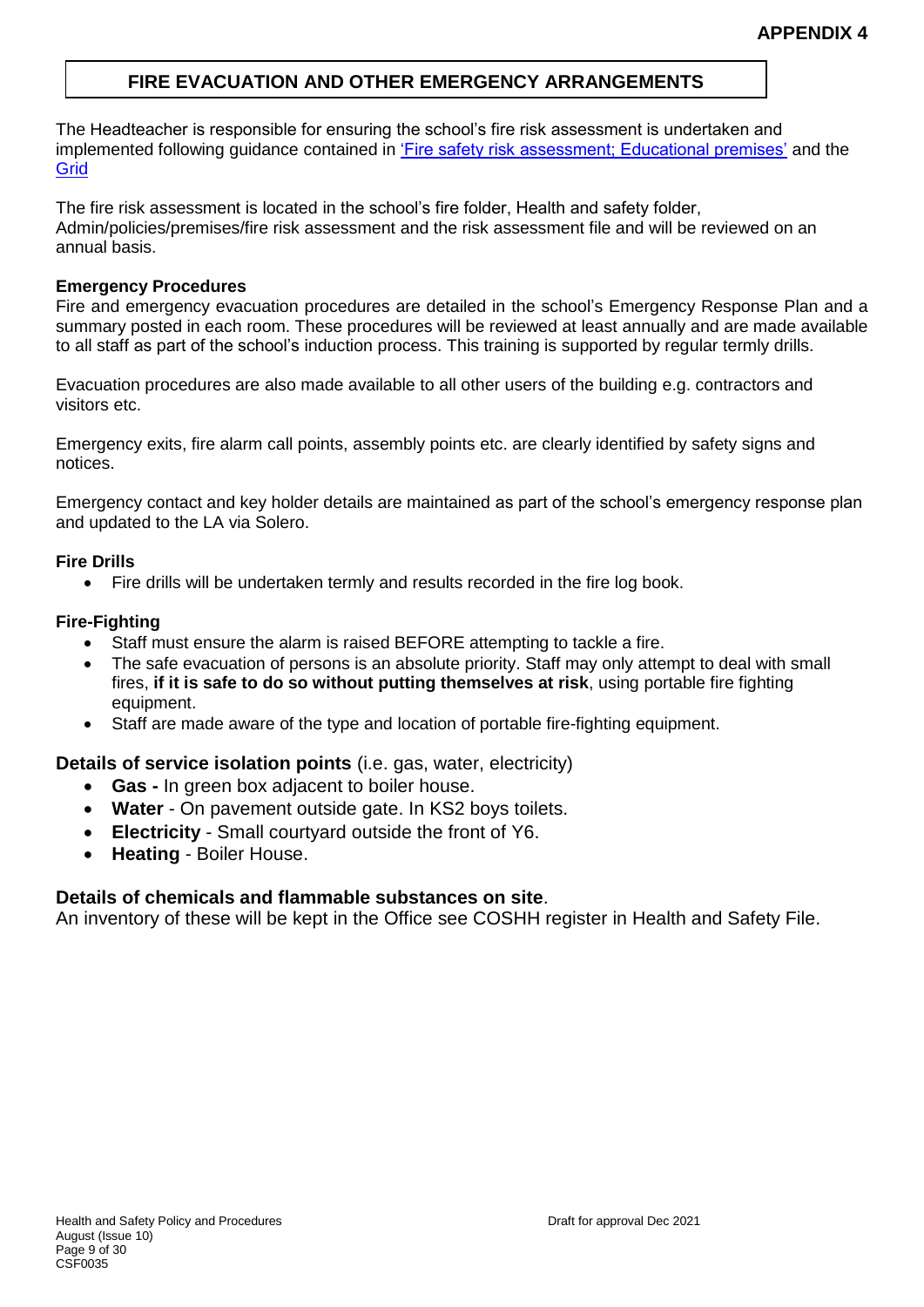# **INSPECTION /MAINTENANCE OF EMERGENCY EQUIPMENT**

Caroline Dimond, Headteacher, is responsible for ensuring that the school's fire log is kept up to date and that the following inspection / maintenance is undertaken and recorded in the fire log book located in the school office.

#### **FIRE ALARM SYSTEM**

Fire alarm call points (MCP – manual call points) will be tested weekly in rotation. Any defects on the system will be reported immediately to the alarm contractor – HZ Electricals

A fire alarm maintenance contract is in place with HZ Electricals and the system tested 6 monthly by them.

#### **FIRE FIGHTING EQUIPMENT**

Visual regular in-house checks are undertaken to ensure that all fire-fighting equipment remains available for use and operational.

Chubb (08702 401666) undertakes an annual maintenance service of all fire-fighting equipment. Defective equipment or extinguishers that need recharging should be taken out of service and reported directly to Chubb.

#### **EMERGENCY LIGHTING SYSTEMS**

Emergency lighting will be checked for operation monthly in house and these tests recorded. Annually a full discharge test for the duration of the batteries and certification of the system will be undertaken by an electrical contractor.

#### **MEANS OF ESCAPE**

The caretaker and staff check daily for any obstructions on exit routes and ensures all final exit doors are operational and available for use.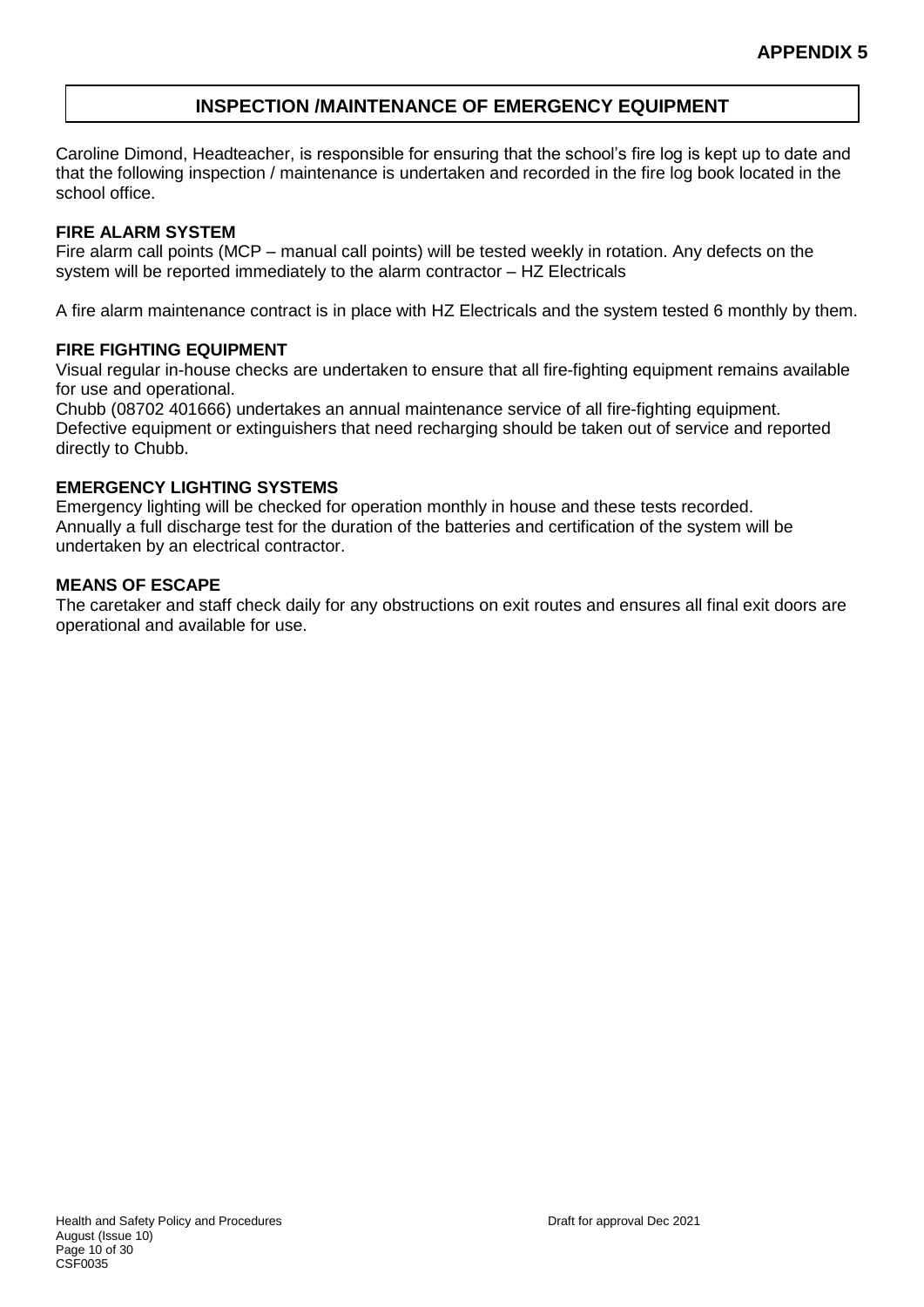# **FIRST AID AND MEDICATION**

The school has assessed the need for first aid provision and identified the following staff to provide first aid (both on site and where required for trips/visits and extra curricular activities).

# **TRAINED TO EMERGENCY AID LEVEL (6 hr) – Spring 2021:**

M Dean, S Christmas, C Dimond, R Godfrey, J Lane, S Miller, H Roach, P Solanki, T Walton, C Zenonos

# **TRAINED TO EMERGENCY AID LEVEL (6 hr) – January 2019:** A Lovell

### **TRAINED TO EYFS STANDARD (PAEDIATRIC FIRST AID, 12 hr):**

S Healey (June 2021), K Jupp (June 2021), G Kitchen (Jan 2020), Z Loft (Mar 2020), O Sharp (Jan 2020), J Small (March 2020)

First aid qualifications remain valid for 3 years. H Roach will ensure that refresher training is organised to maintain competence and that new persons are trained should first aiders leave.

### **FIRST AID BAGS ARE LOCATED AT THE FOLLOWING POINTS:**

Class green first aid bags are kept in the classrooms

Class TAs, Mrs Dimond and Mrs Small are responsible for regularly checking (termly) that the contents of first aid bags are complete and replenished as necessary.

**AEDs (automated external defibrillators) are located at the following points**: Fire station and Doctors' surgery.

### **Transport to hospital:**

- Where a first aider considers it necessary, the injured person will be sent directly to hospital (normally by ambulance). Parents / carers will be notified immediately of all major injuries to pupils.
- No casualty will be allowed to travel to hospital unaccompanied and an accompanying adult will be designated in situations where the parents/carers cannot be contacted in time.
- Where there is any doubt about the appropriate course of action, the first aider will consult with the Health Service helpline (NHS Direct 111) and, in the case of pupil with the parents/carers.

Much Hadham Health Centre – 01279 842242 Princess Alexandra Hospital – 01279 444455

### **Administration of medicines**

All medication will be administered to pupils in accordance with the DfE document [Supporting](https://www.gov.uk/government/publications/supporting-pupils-at-school-with-medical-conditions/)  [pupils at school with medical conditions](https://www.gov.uk/government/publications/supporting-pupils-at-school-with-medical-conditions/) (Dec 2015). Detailed arrangements are provided in a separate policy.

No member of staff will administer any medication unless a parent's written consent except in exceptional circumstances.

Office staff or class teacher is responsible for accepting medication and checking all relevant information has been provided by parents / carers prior to administering.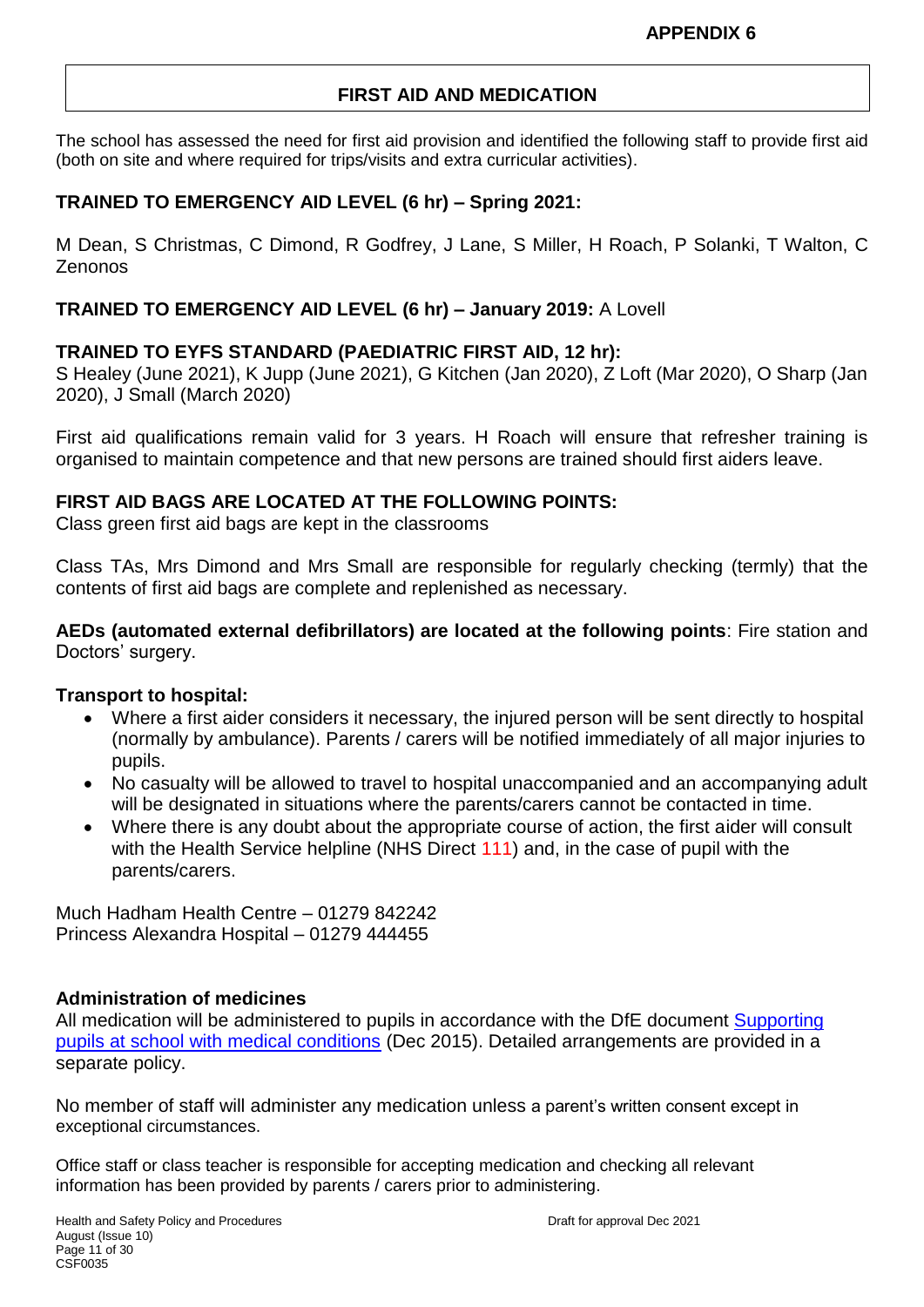Records of administration will be kept by class teachers in the Classroom and office staff.

All non-emergency medication kept in school are securely stored in the First Aid room and refrigerated meds kept in clearly labelled container within First Aid fridge with access strictly controlled. Under no circumstances will non-emergency medication be stored in first aid boxes, except paracetamol, which is kept in the large first aid bag for school trips including, residential trips and sporting events.

Where children need to have immediate access to emergency medication i.e. asthma inhalers, epi-pen etc., it will be kept in their classroom, the dining room and/or the office (First Aid room) as applicable and clearly labelled. All pupils know how to access their medication.

The school have chosen to hold an emergency salbutamol inhaler in a box on top of the large cupboard in the Office for use by pupils and adults who have been prescribed an inhaler and for whom parental consent for its use has been obtained. This emergency inhaler would be used if the prescribed inhaler is not available e.g. broken / empty.

The school have chosen to hold an emergency Adrenaline auto injector held in the Office in a box on top of the large cupboard (AAI) e.g. Epipen for emergency use on pupils and adults who have been prescribed one and for whom parental consent for its use has been obtained. This emergency AAI would be used where their own device is unavailable or not working.

In the event of a possible severe allergic reaction in a pupil without a prescribed device / parental consent emergency services (999) would be contacted and advice sought as to whether administration of the emergency AAI is appropriate.]

### **Individual Health Care Plans (IHCP)**

Parents / carers are responsible for providing the school with up to date information regarding their child's health care needs and providing appropriate medication.

IHCPs are in place for those pupils with significant medical needs e.g. chronic or ongoing medical conditions such as diabetes, epilepsy, anaphylaxis etc.

The IHCP is developed with the pupil (where appropriate), parent/carer, designated named member of school staff, specialist nurse (where appropriate) and relevant healthcare services. These plans will be completed at the beginning of the school year / when child enrols / on diagnosis being communicated to the school and will be reviewed annually or as required by the Headteacher.

All staff are made aware of any relevant health care needs and copies of health care plans are available in the classroom, child's file or Headteacher's office and school kitchen. A summary with photographs is on display in the back office.

Staff will receive appropriate training related to health conditions of pupils and the administration of medicines by a health professional as appropriate.

# **Intimate Care in EYFS**

The School follows the Hertfordshire Family Information Service advice and guidance for intimate care. file:///C:/Users/kreynolds/Downloads/continence\_quidance\_for\_early\_years.pdf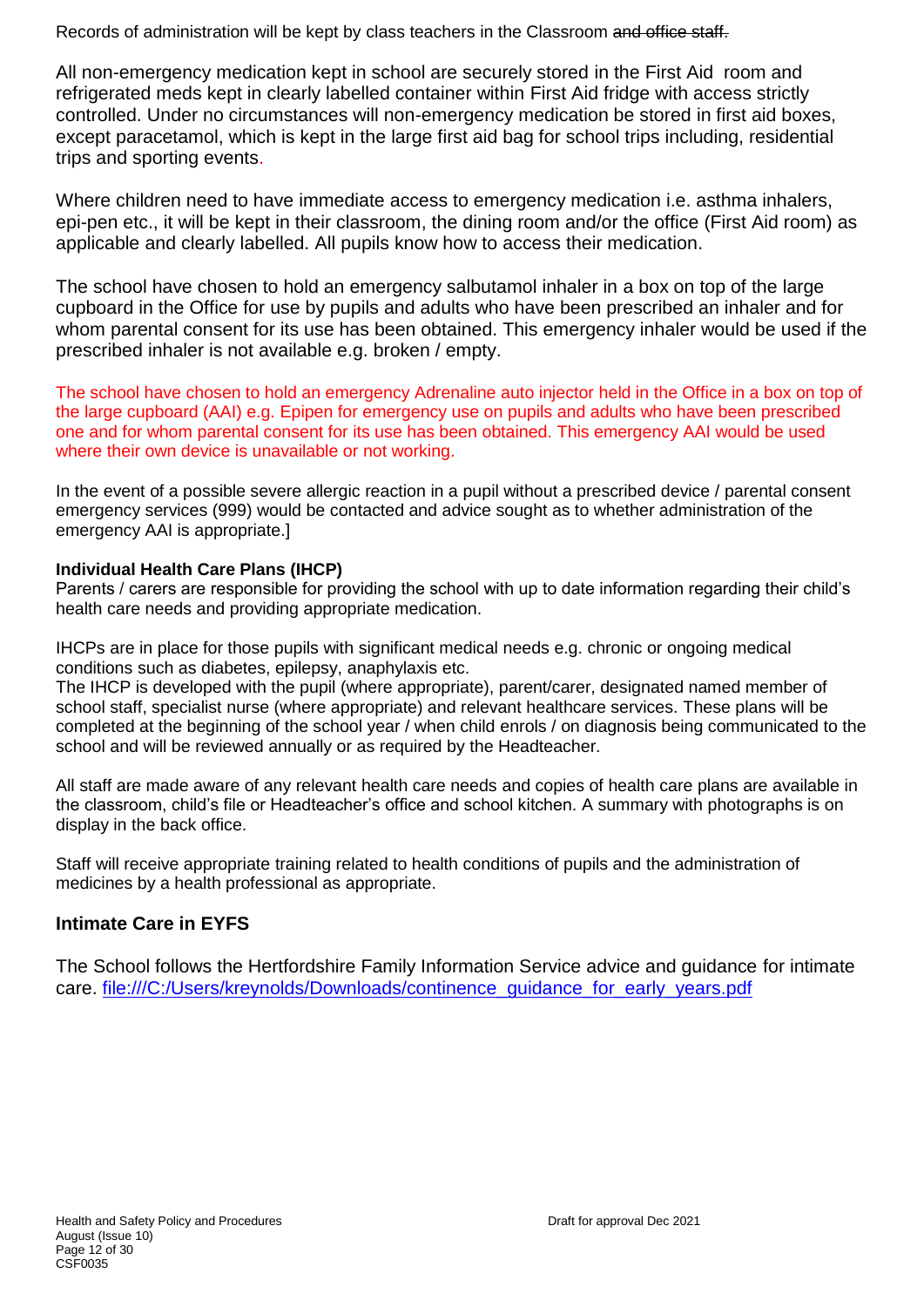# **ACCIDENT REPORTING PROCEDURES**

#### **Accidents to employees**

Employees must report all accidents, violent incidents and near misses.

Where HCC is the employer then **all** employee incidents must be reported to HCC using the online accident/incident reporting system hosted on Solero.

Employee accident / incident forms are to be retained for a minimum of 3 years.

#### **Accidents to pupils and other non-employees (members of public / visitors to site etc.)**

A Pupil Accident Book, in all classrooms, or Adult Accident Book, in the school office, is used to record all minor incidents. Copies of accident and incident forms are available from the school office. More significant incidents as detailed below must also reported to HCC using the online accident reporting system hosted on Solero.

- Major injuries.
- Accidents where significant first aid treatment has been provided.
- Accidents which result in the injured person being taken from the scene of the accident directly to hospital.
- Accidents arising from premises / equipment defects.

Parents / carers will be notified immediately of all major injuries.

Pupil / student accident forms are to be retained for a minimum of 3 years after their 18<sup>th</sup> Birthday.

#### **All Accidents**

All major incidents will be reported to the Headteacher and Chair of Governors, the Governing Body and Health and Safety Governor.

Accidents will be monitored for trends using CPOMS and a report made to the Governing Body as necessary.

The Headteacher, or their nominee, will investigate accidents and take remedial steps to avoid similar instances recurring. Faulty equipment, systems of work etc. must be reported and attended to as soon as possible. Any relevant learning points will be communicated to relevant staff and pupils / students.

#### **Reporting to the Health and Safety Executive (HSE)**

The Headteacher is responsible for ensuring all RIDDOR reportable incidents are reported.

Incidents involving a fatality or major injury will be reported immediately to the Health and Safety Executive (HSE) on 0345 300 9923 and the Education Health and Safety team on 01992 556478.

Incidents resulting in the following outcomes must be reported to the HSE via their online reporting system <http://www.hse.gov.uk/riddor/> within 15 days of the incident occurring.

- A pupil or other non-employee being taken directly to hospital for treatment and the accident arising as the result of the condition of the premises / equipment, due to the way equipment or substances were used or due to a lack of supervision / organisation etc.
- Employee absence or inability to carry out their normal duties as the result of a work related accident, for periods of 7 days or more (including W/E's and holidays).

See the HSE information sheet ['Incident reporting in schools'](http://www.hse.gov.uk/pubns/edis1.pdf) EDIS1 REV 3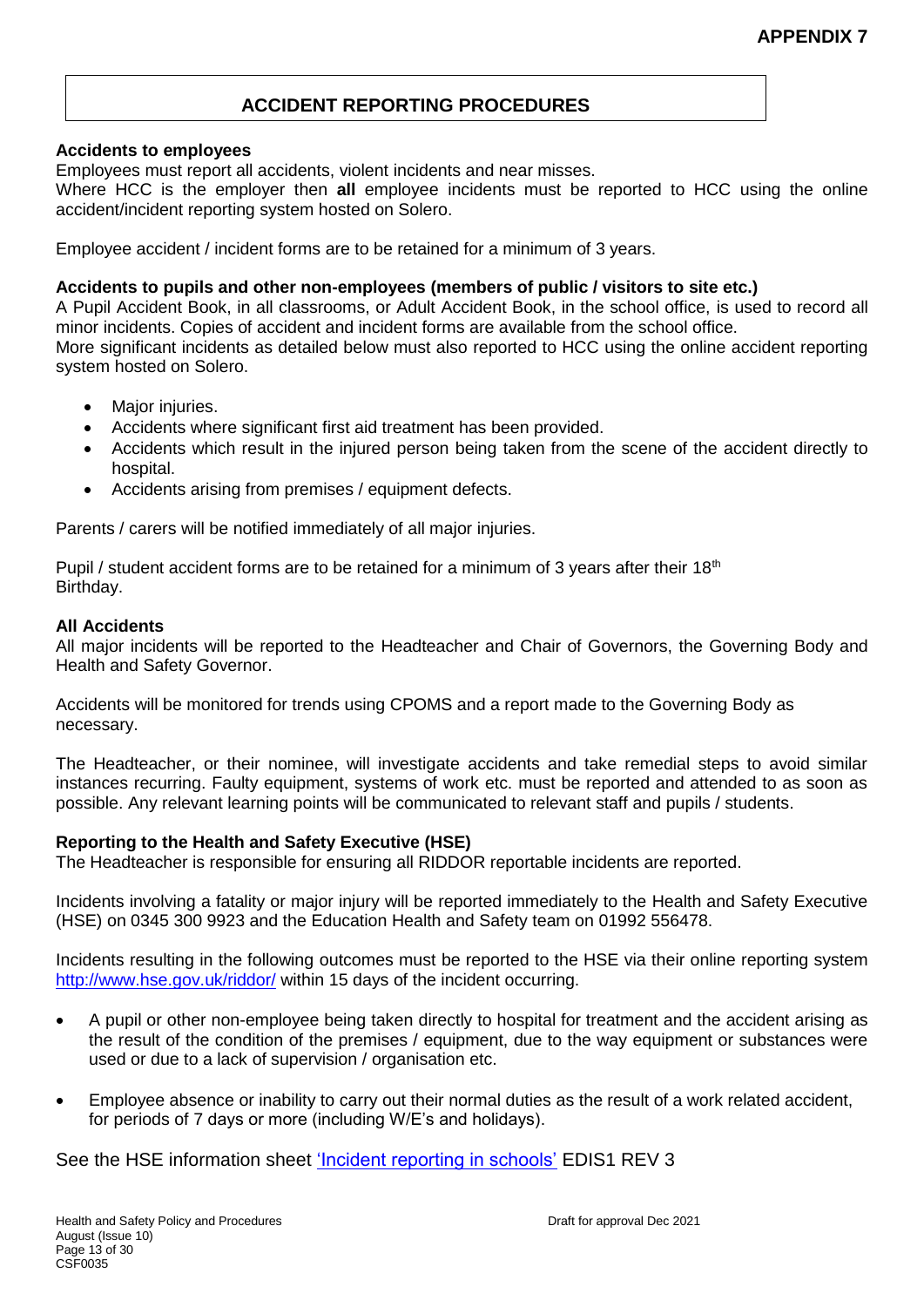### **HEALTH AND SAFETY INFORMATION & TRAINING**

#### **Consultation**

The Premises committee of the governing body meets regularly to discuss health, safety and welfare issues affecting staff, pupils or visitors. Action points from meetings are brought forward for review by school management.

Staff meetings are held regularly and Health and Safety is a standing agenda item.

#### **Communication of Information**

Information and quidance on how to comply with the LA's health and safety policy is given via the  $H\&S$ [pages of the Grid](https://thegrid.org.uk/health-and-safety-offsite-visits-premises/health-and-safety/health-and-safety-topics/fire-safety)

The Health and Safety Law poster is displayed in the staff room in School House.

The Education Health and Safety Team, Tel: 01992 556478 provide competent health and safety advice for Community, Community Special and VC schools. The Governing body as the employer provides access to competent H&S advice via HCC'S Education Health and Safety Committee as required by the Health and Safety at Work etc. Act 1974]

#### **Health and Safety Training**

All employees will be provided with:

- a copy of and induction training in the requirements of this policy:
- update training in response to any significant change;
- training in specific skills needed for certain activities, (e.g. use of hazardous substances, work at height etc.) and
- refresher training where required.

Any new instructions or restrictions will be communicated to all staff via staff meetings and recorded in minutes and highlighted as part of the standard cycle of policy review.

Training records will be kept in personal files and on SIMs. Headteacher and admin staff are responsible for co-ordinating health and safety training needs and for including details in the training and development plan. This includes ensuring that refresher training is undertaken within the prescribed time limits.

The Headteacher will be responsible for assessing the effectiveness of training received and ensuring staff are competent to undertake their duties.

Each member of staff is also responsible for drawing the Headteacher's attention to their own personal needs for training and for not undertaking duties unless they are confident that they have the necessary competence.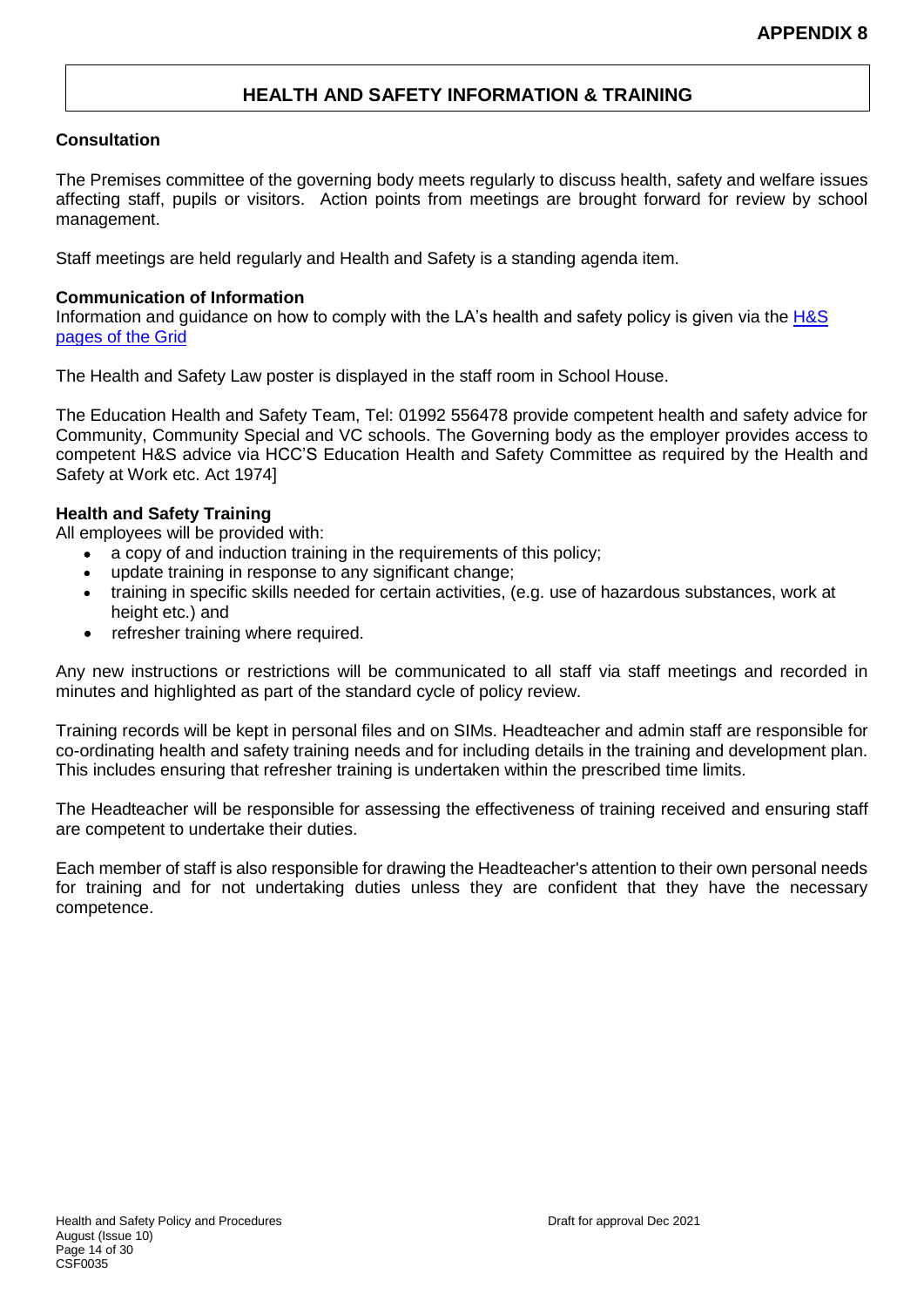# **PERSONAL SAFETY / LONE WORKING**

The school believes that staff should not be expected to put themselves in danger and will not tolerate violent / threatening behaviour to its staff.

Staff will report any such incidents to the Headteacher. The school will work in partnership with the Governing Body, HCC and police where inappropriate behaviour/ individual conduct compromises the school's aims in providing an environment in which the pupils and staff feel safe.

#### **Lone working**

Staff are encouraged not to work alone in school. Work carried out unaccompanied or without immediate access to assistance should be risk assessed to determine if the activity is necessary.

**Work involving potentially significant risks (for example work at height) must not be undertaken whilst working alone.**

Staff working outside of normal school hours must obtain permission from the Headteacher.

Where lone working cannot be avoided staff should ensure they have means to summon help in an emergency e.g. access to a telephone or mobile phone etc.

#### **School staff responding to call outs**

Nominated key holders attending empty premises where there has been an alarm activation should do so with a colleague if possible. They should not enter the premises unless they are sure it is safe to do so. Nominated key holders for call out are the Headteacher, Chair of Governors and geographically local admin staff.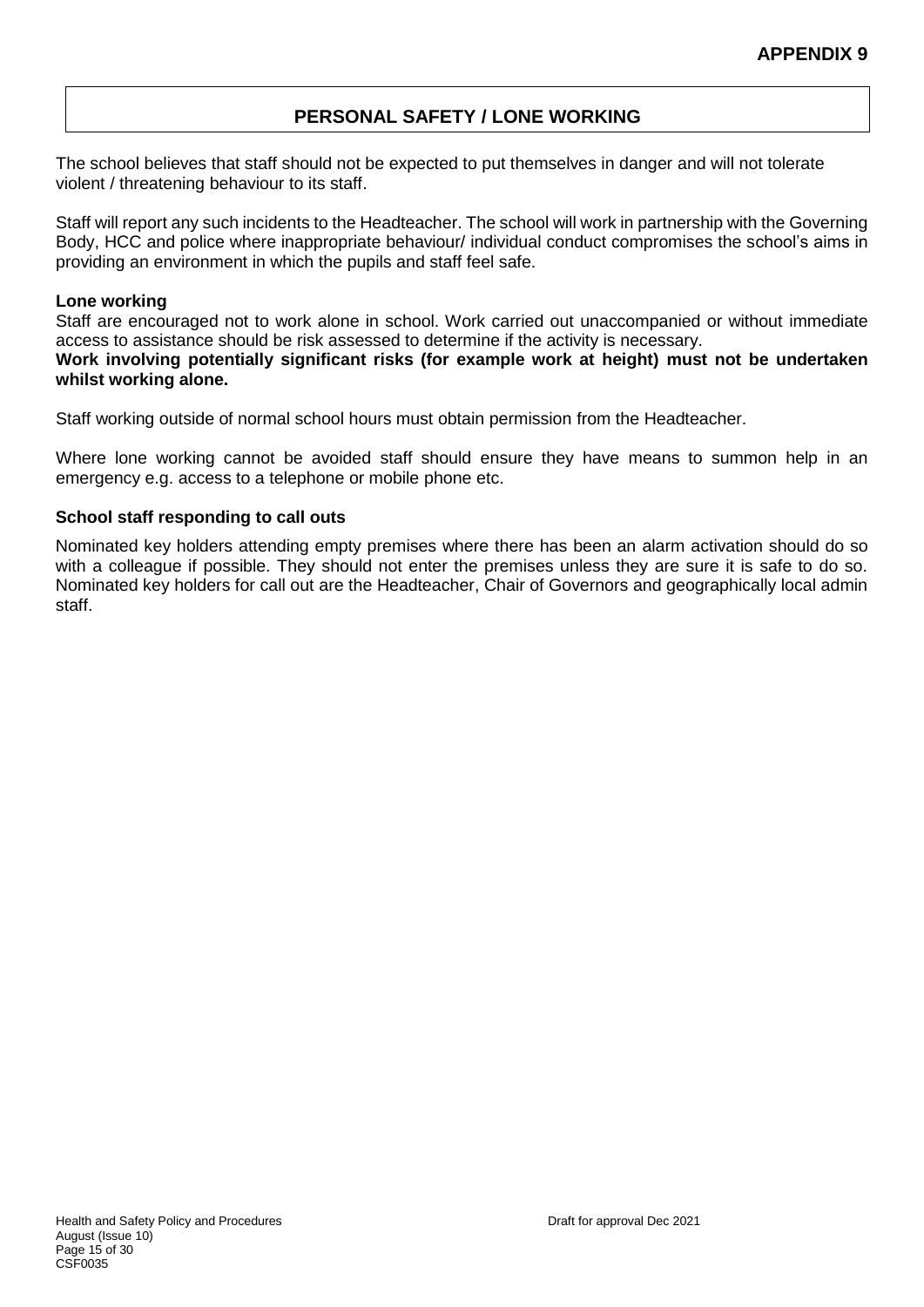### **PREMISES AND WORK EQUIPMENT**

All staff are required to report to the Headteacher any problems found with the premises. Defective equipment will be clearly marked and taken out of service by storing in a secure location pending repair or disposal.

Where premises defects are identified a dynamic assessment is conducted to determine if the area should be isolated or cordoned off whilst awaiting repair.

#### **Planned maintenance / inspection**

Regular inspection and testing of school plant and equipment is conducted to legislative requirements by competent contractors. Records of such monitoring will be kept in the School Office. (Key areas for compliance are outlined in 'Maintenance and inspection requirements on the [Grid](https://thegrid.org.uk/health-and-safety-offsite-visits-premises/health-and-safety/premises-and-site-related) and the DfE's [Good](https://www.gov.uk/guidance/good-estate-management-for-schools/health-and-safety)  [Estate Management for schools](https://www.gov.uk/guidance/good-estate-management-for-schools/health-and-safety) )

#### **Curriculum Areas**

Subject Co-ordinators are responsible for ensuring maintenance requirements for equipment in their areas are identified and implemented.

#### **Electrical Safety**

All staff will conduct a basic visual inspection of plugs, cables and electrical equipment prior to use. Defective equipment will be reported to the Headteacher.

All portable items of electrical equipment will be subject to formal inspection and testing (Portable Appliance Testing (PAT)) on an identified cycle (dependant upon the type of equipment and the environment it is used in).

All earthed equipment (class 1) and cables attached to such equipment will be tested annually. This inspection and testing will be conducted by an approved contractor annually (November 2021).

The Headteacher is responsible for ensuring that all equipment is available for testing

Personal items of equipment (electrical or mechanical) should not be brought into the school without prior authorisation and must be subjected to the same tests as school equipment.

A fixed electrical installation test (fixed wire test) will be conducted by an approved electrical contractor (DP Electrics November 2019), on a 5 year cycle.

Records of these inspections and certification will be maintained and remedial works arising acted upon in a timely manner.

#### **External play equipment**

During the school day the external play equipment will be appropriately supervised.

This equipment will be checked daily before use for any apparent defects, and the Caretaker will conduct and record a formal [termly inspection](http://www.thegrid.org.uk/info/healthandsafety/documents_manual/outdoor_play_equipment_checklist.doc) of the equipment.

PE and Play equipment is also subject to an annual inspection by an approved contractor (T and B Barr Contractors Ltd (September 2021).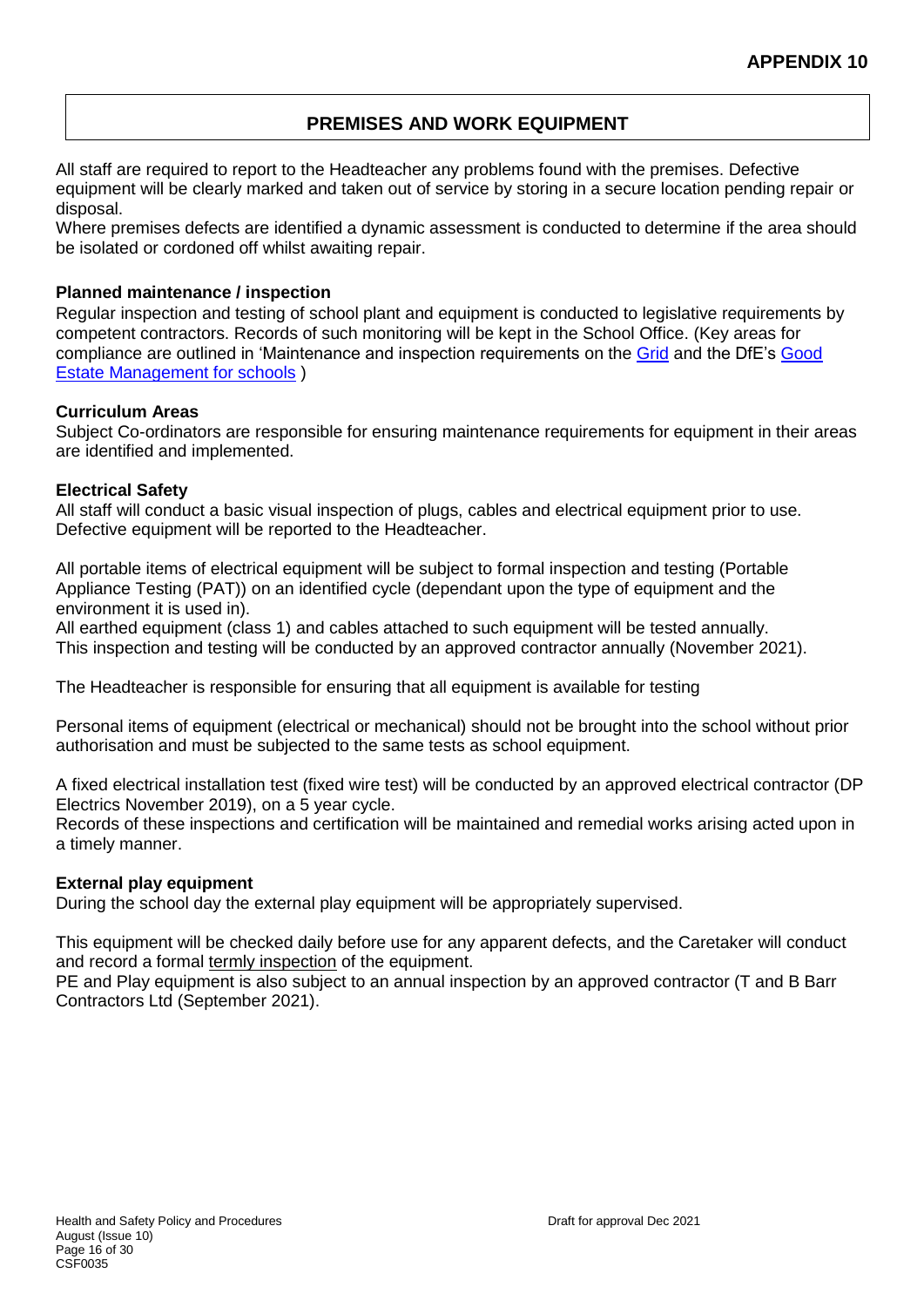# **FLAMMABLE AND HAZARDOUS SUBSTANCES**

Every attempt will be made to avoid, or choose the least harmful of, substances which fall under the

### *"Control of Substances Hazardous to Health Regulations 2002"* (COSHH Regulations).

Katharine Reynolds, caretaker and the Headteacher are responsible for COSHH and ensuring that an up to date inventory and model risk assessments contained in the relevant national publications are in place. (CLEAPSS, Association for Science Education's "Topics in Safety" etc.)

They shall ensure:

- an inventory of all hazardous substances used on site is compiled and regularly reviewed.
- material safety data sheets are obtained from the relevant supplier for all such materials.
- If required, full COSHH risk assessments are conducted and communicated to staff exposed to the product/substance.
- all substances are appropriately and securely stored out of the reach of children.
- all substances are kept in their original packaging and labelled ( no decanting into unmarked containers).
- suitable personal protective equipment (PPE) has been identified and available for use. PPE is to be provided free of charge where the need is identified as part of the risk assessment.

Where persons may be affected by their use on site, Katharine Reynolds, caretaker and the Headteacher are responsible for ensuring that COSHH assessments are available from contractors *(this applies to both regular contracts such as cleaners and caterers and from builders, decorators, flooring specialists, etc*).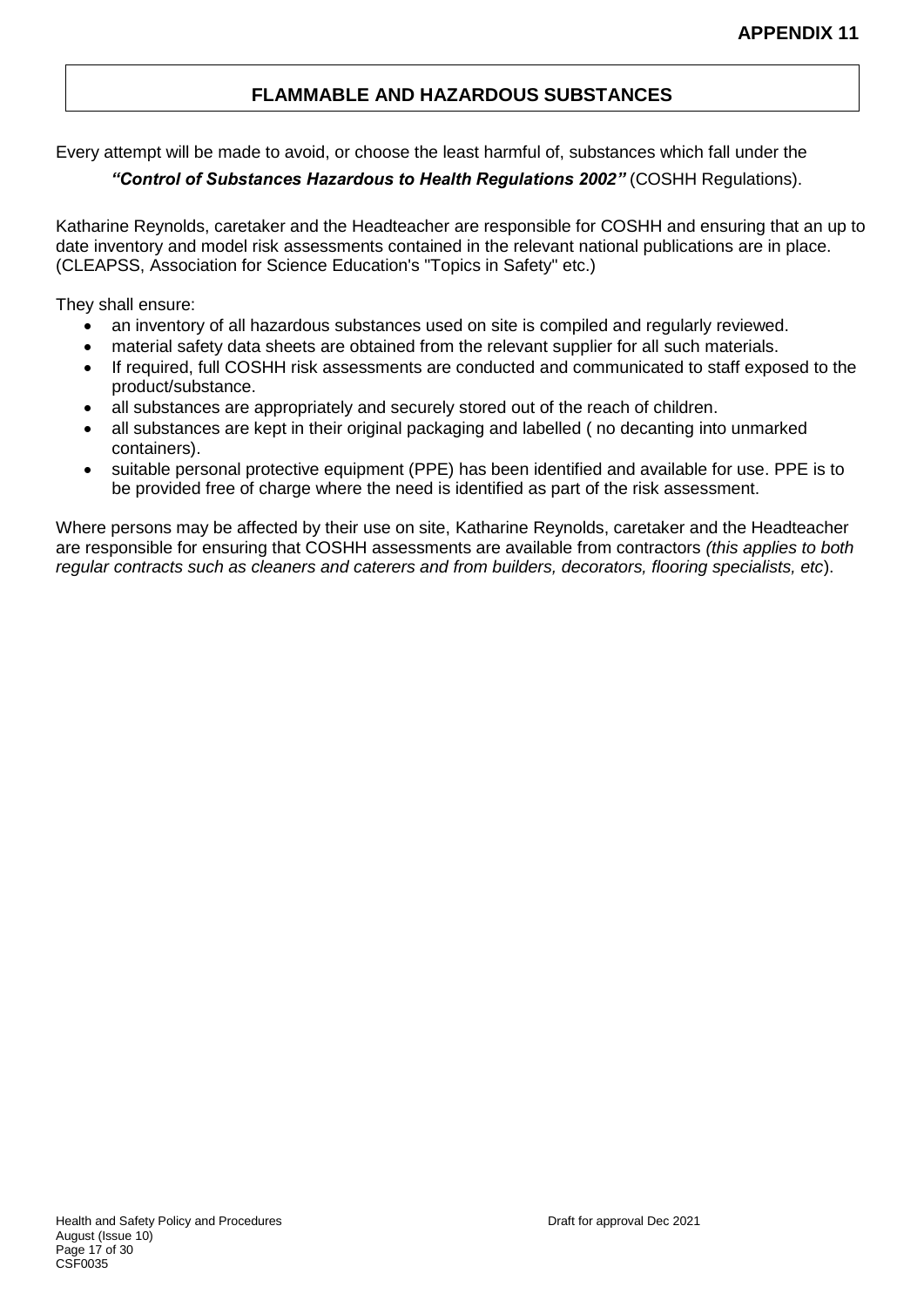

An asbestos survey and management plan is in place for the school in accordance with HCC's asbestos [policy.](http://www.thegrid.org.uk/info/healthandsafety/manual.shtml#A) The school's most recent asbestos management survey was conducted in September 2014.

The school's asbestos log (including school plans, asbestos survey data and site specific management plan) is held in the school office.

The Headteacher will ensure that **all** school staff (and others such as catering and cleaning staff who may not be employed directly by the school) are made aware of the location of asbestos containing materials (ACM) within their work areas.

**Under no circumstances must staff undertake any work which could disturb the fabric of the building or fixed equipment, e.g. affixing anything to walls without first obtaining approval from an Asbestos Authorising Officer.** (Even stapling / pushing a drawing pin into ACM may result in the release of fibres into the air.)

In the event of any damage occurring to materials known or suspected to contain asbestos this will be reported to one of the school's asbestos authorising officers and the area immediately evacuated and closed / locked off.

Professional advice will be sought and details of the incident reported to HCC's asbestos team [asbestos@hertfordshire.gov.uk.](mailto:asbestos@hertfordshire.gov.uk)

The school's asbestos authorising officers are Caroline Dimond, Katharine Reynolds and Glen McKay. Refresher training is required 3 yearly.

Prior to **any** work commencing on the fabric of the building or fixed equipment (e.g. boilers, kilns etc.), either by contractors or school staff, one of the asbestos authorising officers **must** check the asbestos log and establish whether permission to work can be given.

The Headteacher / asbestos authorising officers shall ensure:

- That the asbestos log is consulted at the earliest possible opportunity and that **all** work affecting the fabric of the building or fixed equipment is entered in the permission to work log and signed by those undertaking the work.
- A visual inspection of asbestos containing materials remaining on site is conducted and recorded (legal requirement to do so annually as a minimum).
- The limitations of the management survey and areas of the building that have **not** been surveyed are understood and considered as part of the permission to work process e.g. areas above 3m in height, within ceiling voids (where panels / tiles are fixed), floor voids and ducts etc.
- All records pertaining to asbestos are effectively maintained and retained (legal requirement to do so for a period of 40 years).
- The school's asbestos management plan is kept up to date and that any asbestos works (removal, new project specific surveys etc.) are notified to HCC via [asbestos@hertfordshire.gov.uk.](mailto:asbestos@hertfordshire.gov.uk)
- Where more invasive works and / or works which go beyond the limitations of the management survey are planned, a refurbishment / demolition survey will be commissioned to obtain a comprehensive assessment of all ACMs that could be affected prior to the works commencing.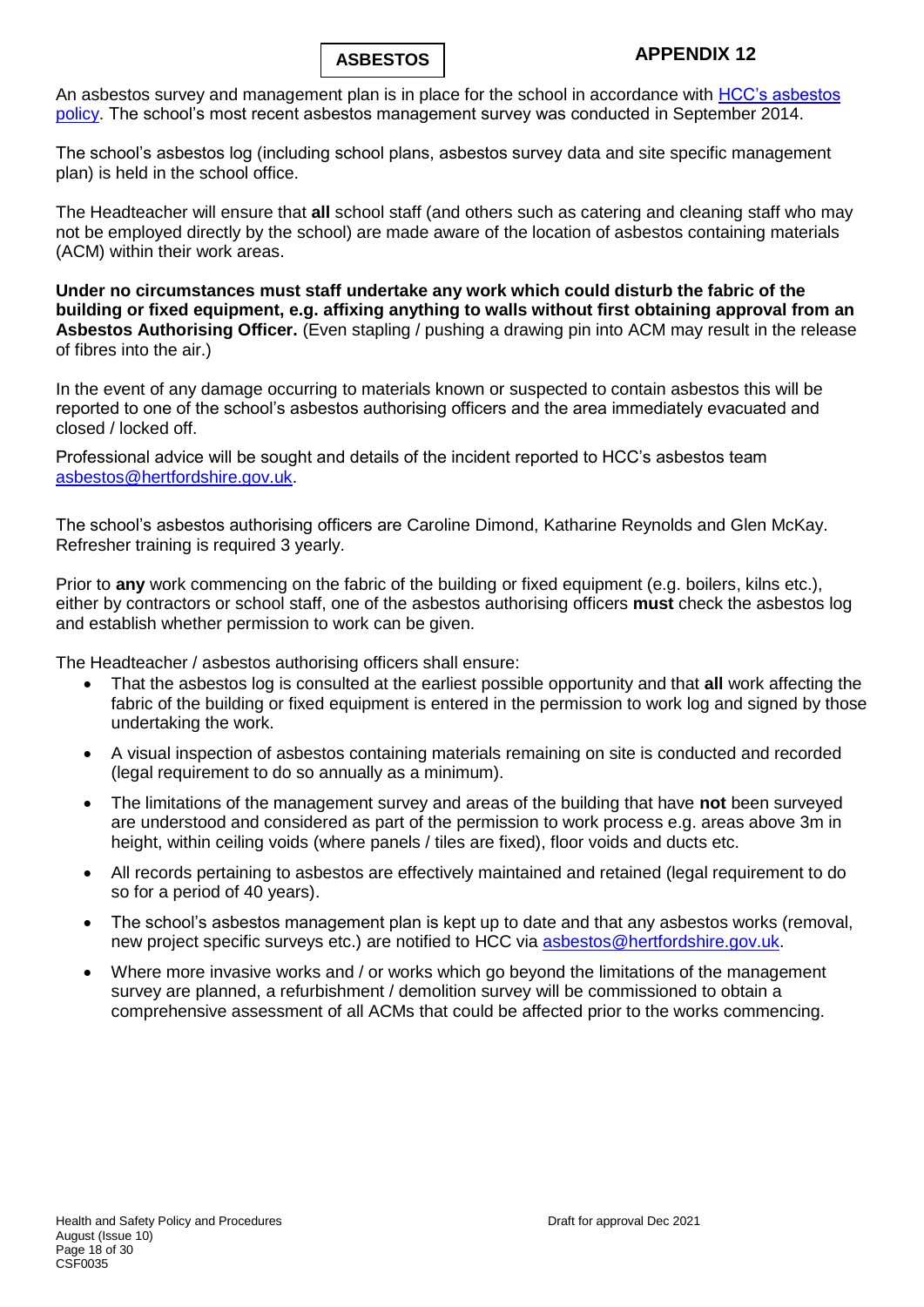### **CONTRACTORS**

All contractors used by the school shall ensure compliance with relevant health and safety legislation, guidance and good practice.

All contractors must report to the school office where they will be asked to sign the visitors book and wear an identification badge. Contractors will be issued with guidance on emergency procedures, relevant risks, and local management arrangements.

The Headteacher, Caretaker and Office Staff are responsible for monitoring areas where the contractor's work may directly affect staff and pupils and checking whether expected controls are in place and working effectively.

#### **School managed projects**

The [Construction \(Design and Management\) Regulations 2015](http://www.hse.gov.uk/construction/cdm/2015/index.htm?ebul=gd-cons/jun15&cr=1)<sup>1</sup> applies to all building, demolition, repair and maintenance or refurbishment work.

Where the school undertakes projects direct the governing body are considered the 'client' and therefore have additional statutory obligations. These projects are managed by the Headteacher and Office Staff on the school's behalf who will ensure landlords consent has been obtained and, where applicable, all statutory approvals, such as planning permission and building regulations have been sought.

To ensure contractor competency the school uses a property framework contractor as a method of procuring works. These contractors have satisfied the County Council that they understand and abide by health and safety regulations. Details can be found at **[Property contractors and consultants -](https://thegrid.org.uk/health-and-safety-offsite-visits-premises/premises-and-sites/property-contractors-and-consultants) Hertfordshire Grid for [Learning \(thegrid.org.uk\)](https://thegrid.org.uk/health-and-safety-offsite-visits-premises/premises-and-sites/property-contractors-and-consultants)**

When considering the appointment of contractors outside of Hertfordshire frameworks the Headteacher /Office Staff will undertake appropriate competency checks prior to engaging a contractor i.e. they have sufficient skills, knowledge and experience to do the job safely, (the degree of competence required will depend on the work to be done).

Contractors will be required to provide a construction phase plan, risk assessments and method statements detailing the safe systems of work to be used prior to works commencing on site.

Risk assessments and method statements shall be specific to the site and all aspects of the works to be undertaken. The school, contractors and any subcontractors involved will exchange relevant information regarding the work activities and agree the risk assessments.

1

 $1$  Such projects are notifiable to the HSE where the work exceeds 30 days or involves more than 500 person days of work. In such instances and/ or if there will be more than 1 contractor on site at the same time (in which case a principal designer and principal contractor must be appointed in writing by the client) it is recommended that an agent be used to work on the schools behalf.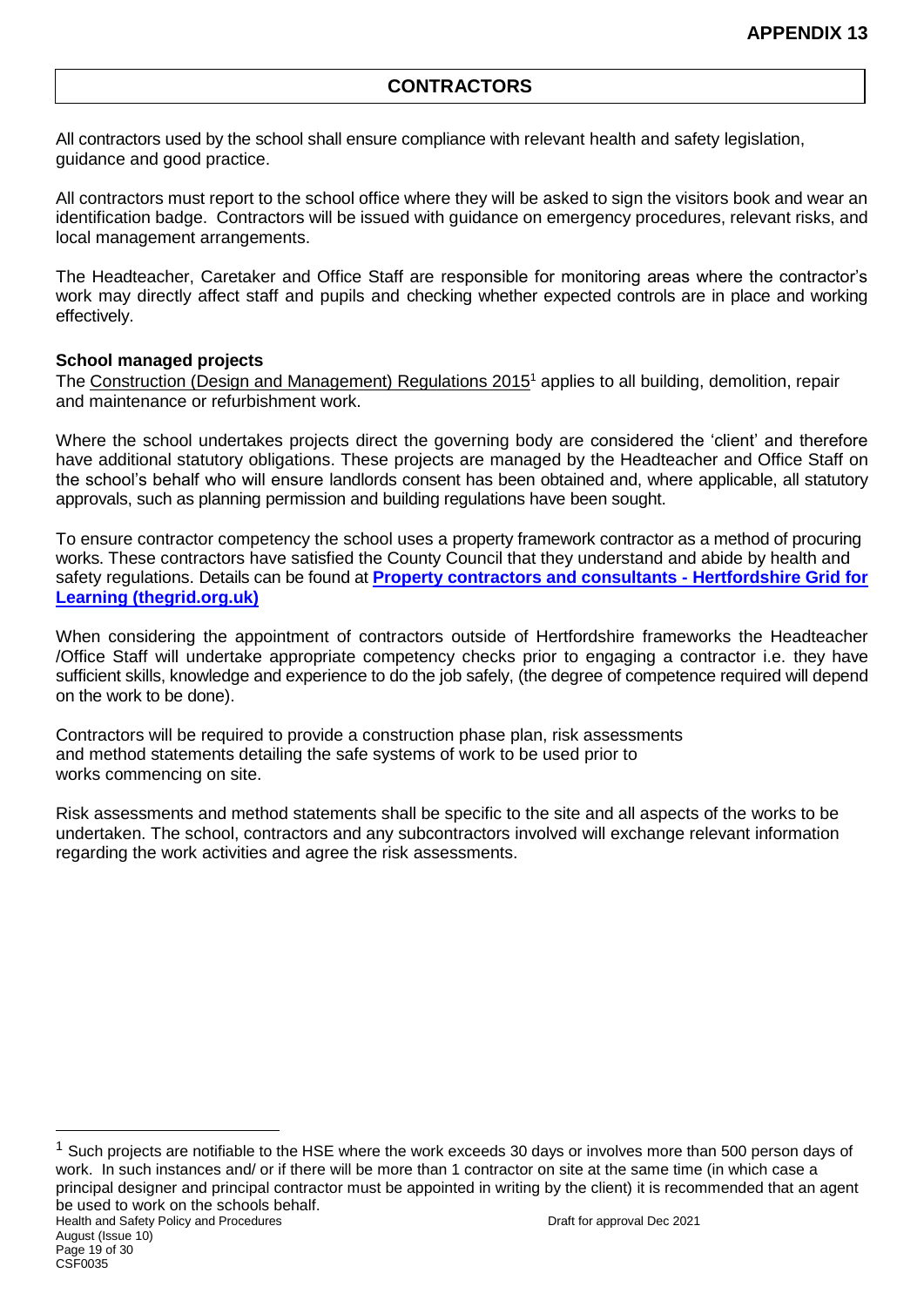### **WORK AT HEIGHT**

Working at height can present a significant risk, where such activities cannot be avoided a task specific risk assessment will be conducted to ensure such risks are adequately controlled. A copy of this assessment will be provided to employees authorised to work at height.

Storage above head height is minimised as far as possible, where this cannot be avoided only light-weight and rarely-used items are stored there.

When working at height (including accessing storage or putting up displays) appropriate stepladders or kick stools are to be used. Staff must not climb onto chairs etc.

Only those persons who have been trained to use ladders safely may use them. Basic instruction is provided to all staff who use ladders / stepladders, see [http://www.hse.gov.uk/pubns/indg455.htm.](http://www.hse.gov.uk/pubns/indg455.htm)

Formal training on work at height, use of ladders, mobile tower scaffolds etc. will be provided where a significant risk is identified as part of an individuals role e.g. site staff, drama, ICT technician etc.

The establishments nominated person(s) responsible for work at height is the Headteacher.

The nominated person(s) shall ensure:

- all work at height is properly planned and organised;
- the use of access equipment is restricted to authorised users;
- all those involved in work at height are trained and competent to do so;
- the risks from working at height are assessed and appropriate equipment selected;
- a register of access equipment is maintained, all equipment is regularly inspected and maintained with any defective equipment taken out of use until repaired / replaced
- any risks from fragile surfaces is properly controlled.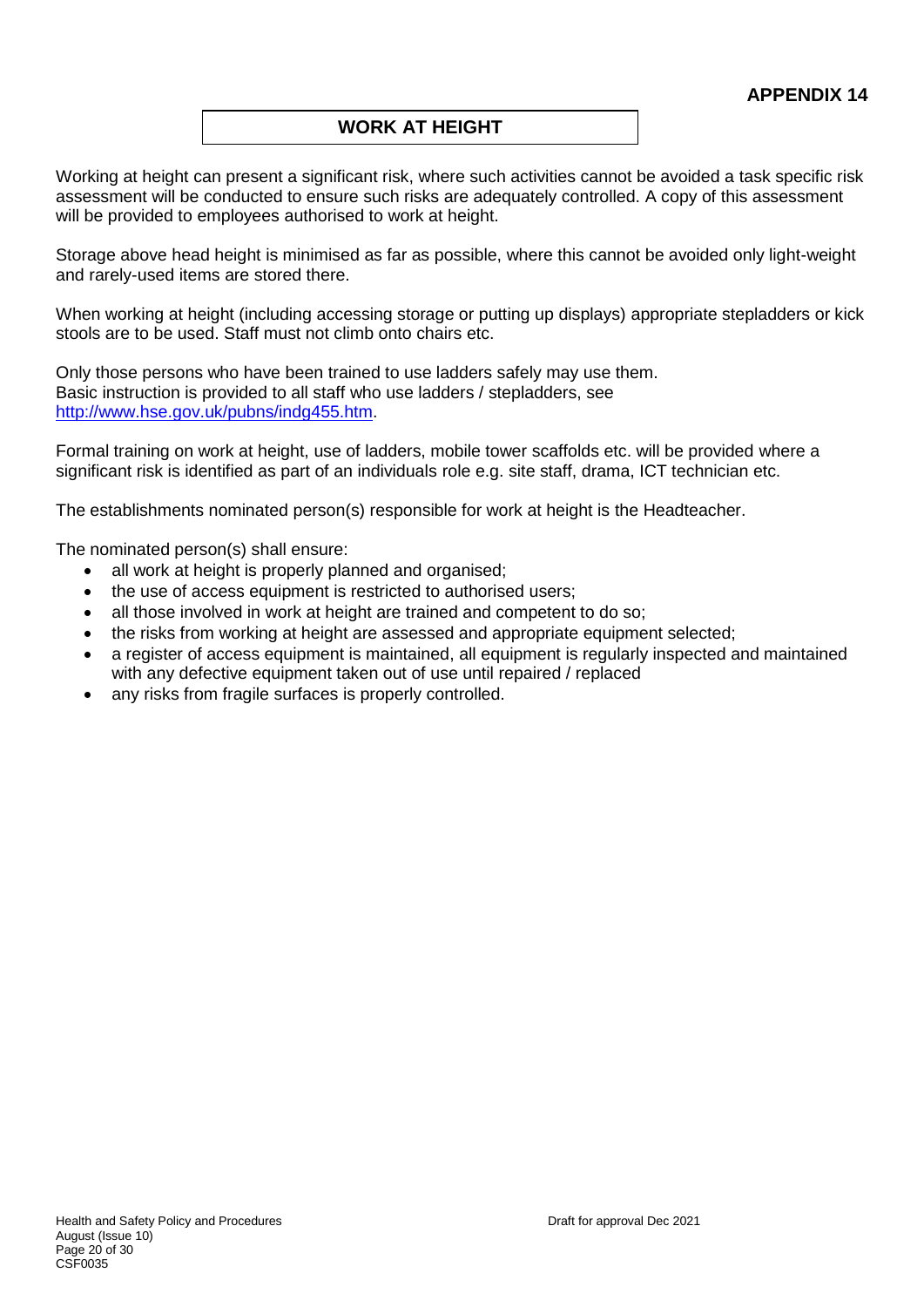# **LIFTING AND HANDLING**

Generic risk assessments for regular manual handling operations are undertaken and staff provided with information on safe moving and handling techniques.

**Staff should ensure they are not lifting heavy items and equipment unless they have received training and/or equipment in order to do so safely.**

Those manual handling activities which present a significant risk to the health and safety of staff, will be reported to the Headteacher and where such activities cannot be avoided a risk assessment will be conducted to ensure such risks are adequately controlled. A copy of this assessment will be provided to employees who must follow the instruction given when carrying out the task.

#### **Paediatric Moving and Handling**

All staff who move and handle pupils have received appropriate training (both in general moving and handling people techniques and specific training on any lifting equipment, hoists, slings etc. they are required to use).

All moving and handling of pupils has been risk assessed and recorded by a competent member of staff.

Equipment for moving and handling people (hoists, slings etc.) is subject to inspection on a 6 monthly basis by a competent contractor.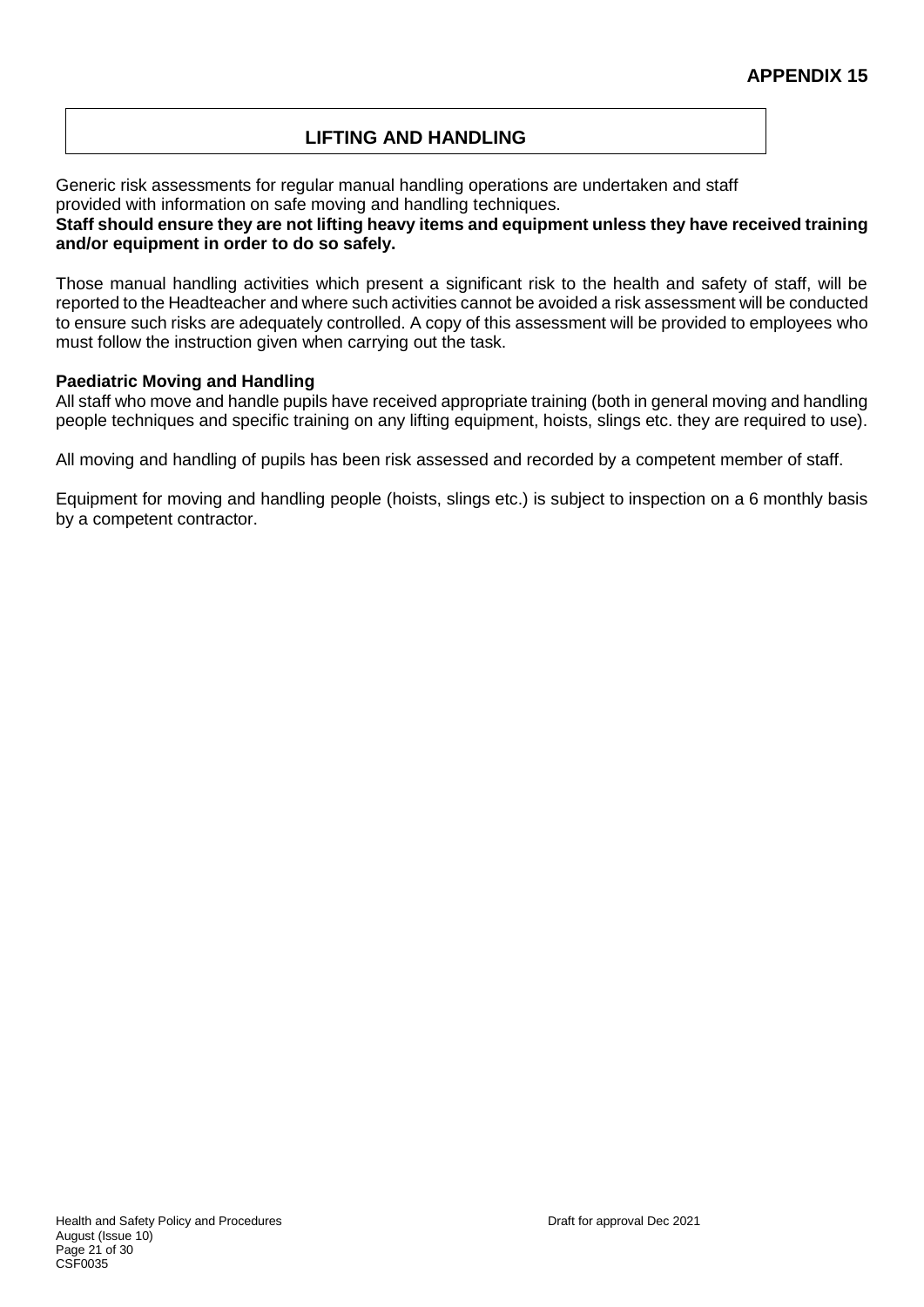### **DISPLAY SCREEN EQUIPMENT (DSE)**

All staff who use computers daily, as a significant part of their normal work *(significant is taken to be continuous / near continuous spells of an hour or more at a time*) e.g. admin / office staff shall have a DSE assessment carried out.

Staff identified as DSE users are entitled to an eyesight test for DSE use every 2 years by a qualified optician (and corrective glasses if required specifically for DSE use).

Advice on the use of DSE is available via the [Grid](https://thegrid.org.uk/health-and-safety-offsite-visits-premises/health-and-safety/health-and-safety-topics/display-screen-equipment)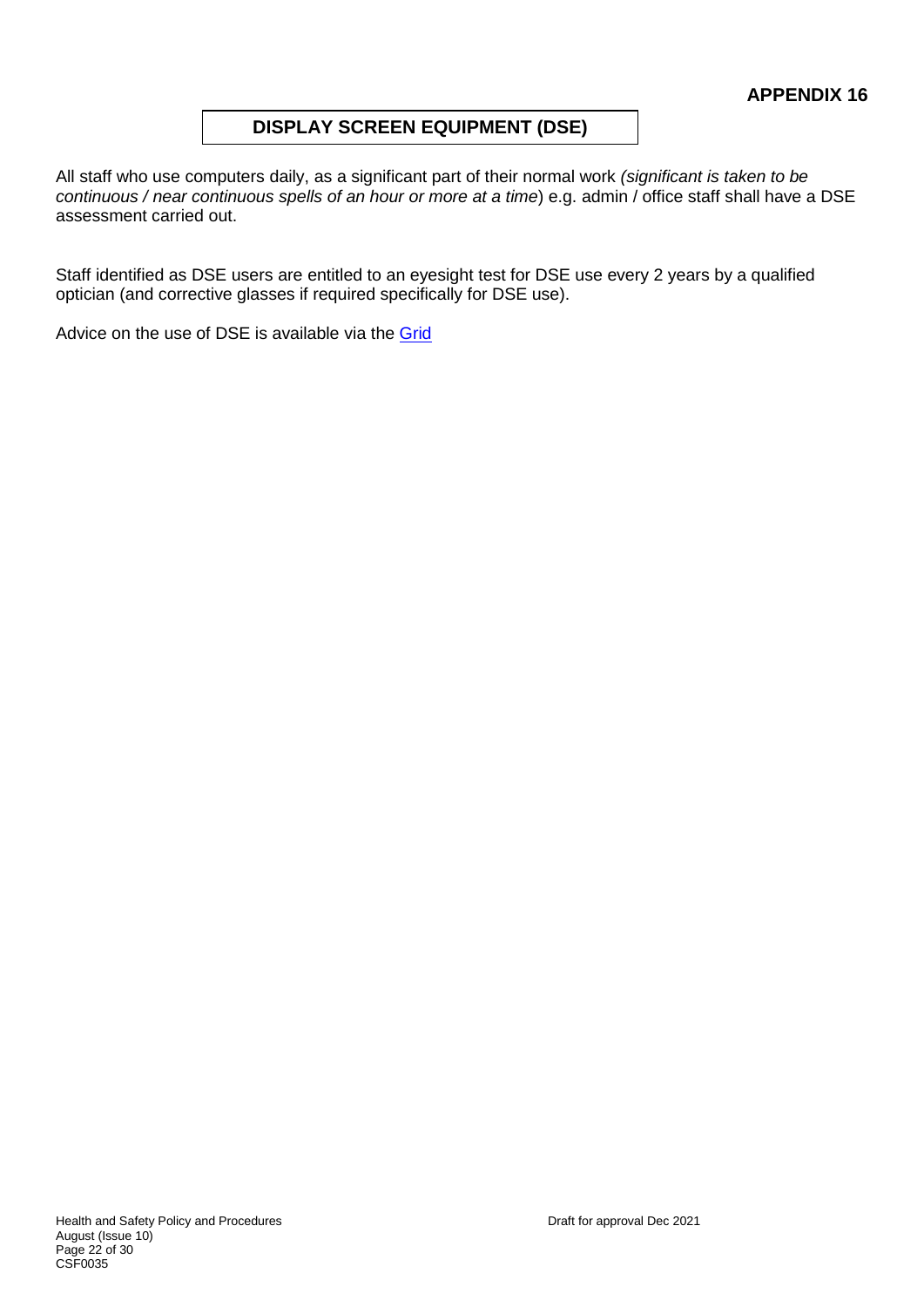### **VEHICLES ON SITE**

Vehicular access to the school is restricted to school staff and visitors only and not for general use by parents / guardians when bringing children to school or collecting them. Access to the school must be kept clear for emergency vehicles.

The vehicle access gate, at the rear of school, must not be used for pedestrian access.

Deliveries to the kitchen, rubbish collection or use for a special event may use the rear vehicle access gate and all due care must be taken to ensure the safety of those passing through this entrance.

A risk assessment is in place for pedestrian / vehicle segregation.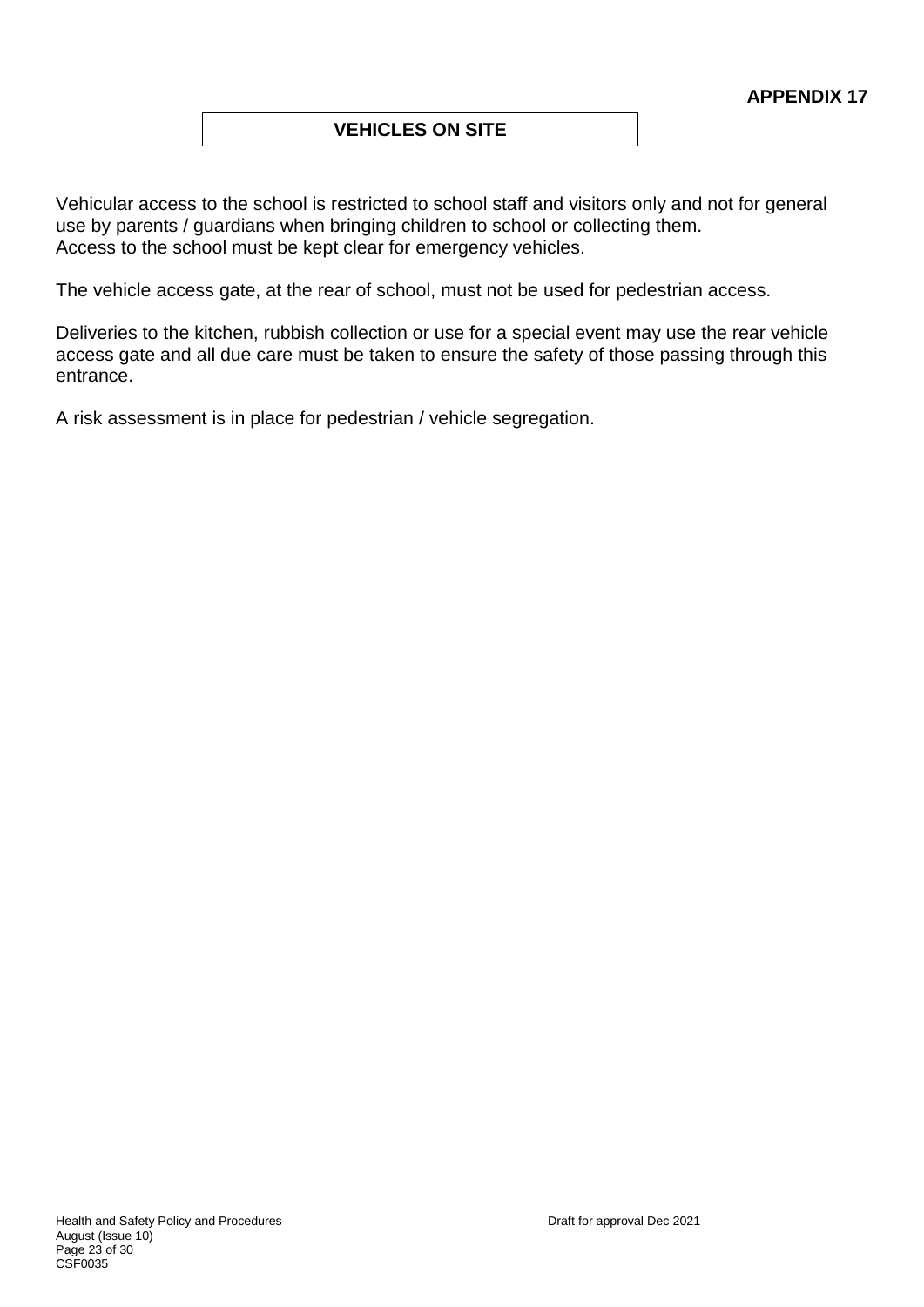### **LETTINGS / SHARED USE OF PREMISES**

Lettings are managed by the Office staff following HCC guidance and the School Lettings Policy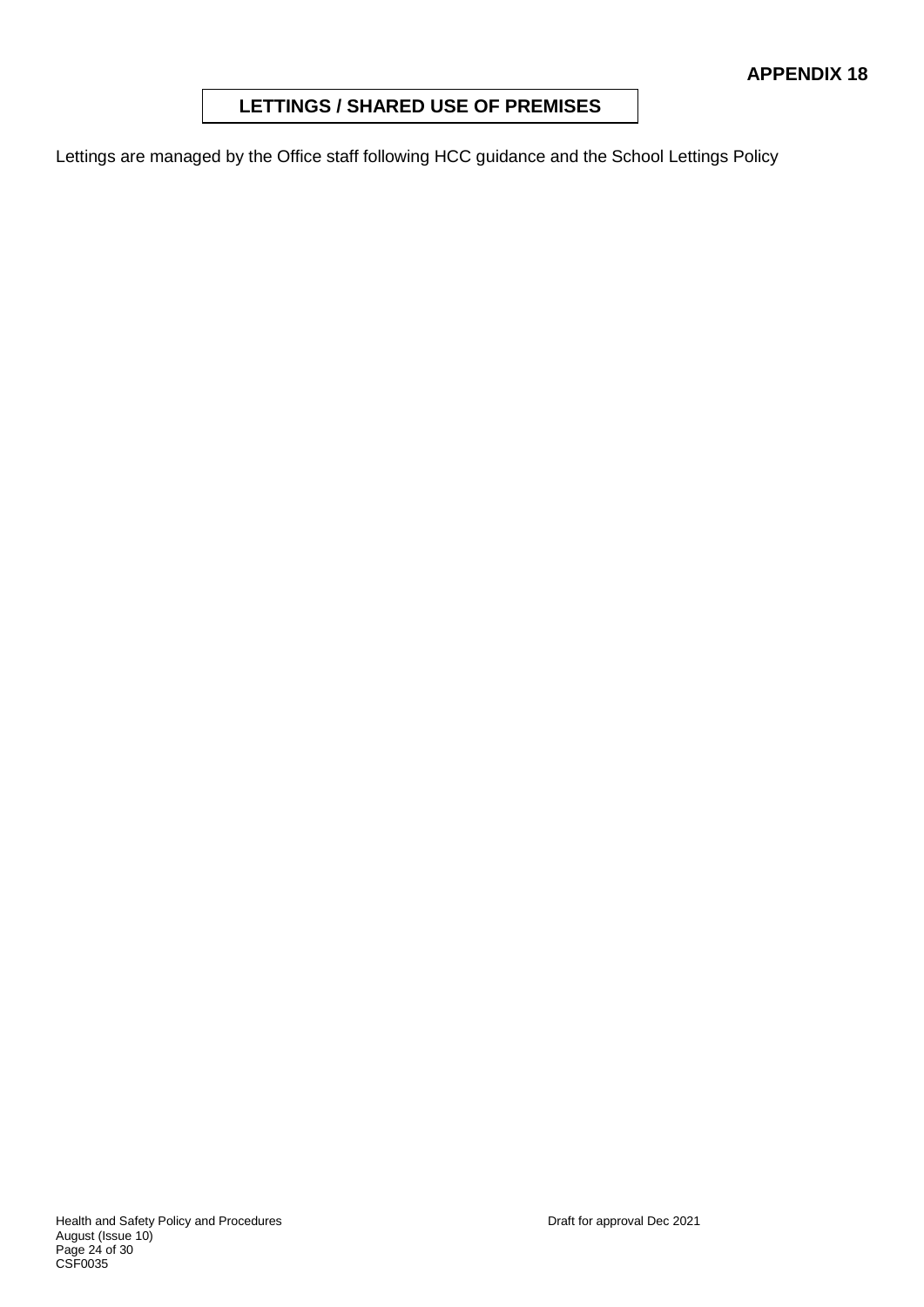### **STRESS / WELLBEING**

The school and governing body are committed to promoting high levels of health and wellbeing and recognise the importance of identifying and reducing workplace stressors through risk assessment, in line with the HSE's management standards.

Measures in place within the school for responding to individual concerns and monitoring staff workloads include Performance Management, staff meetings, peer to peer support, induction for new staff, school ethos and Headteacher's open door policy etc.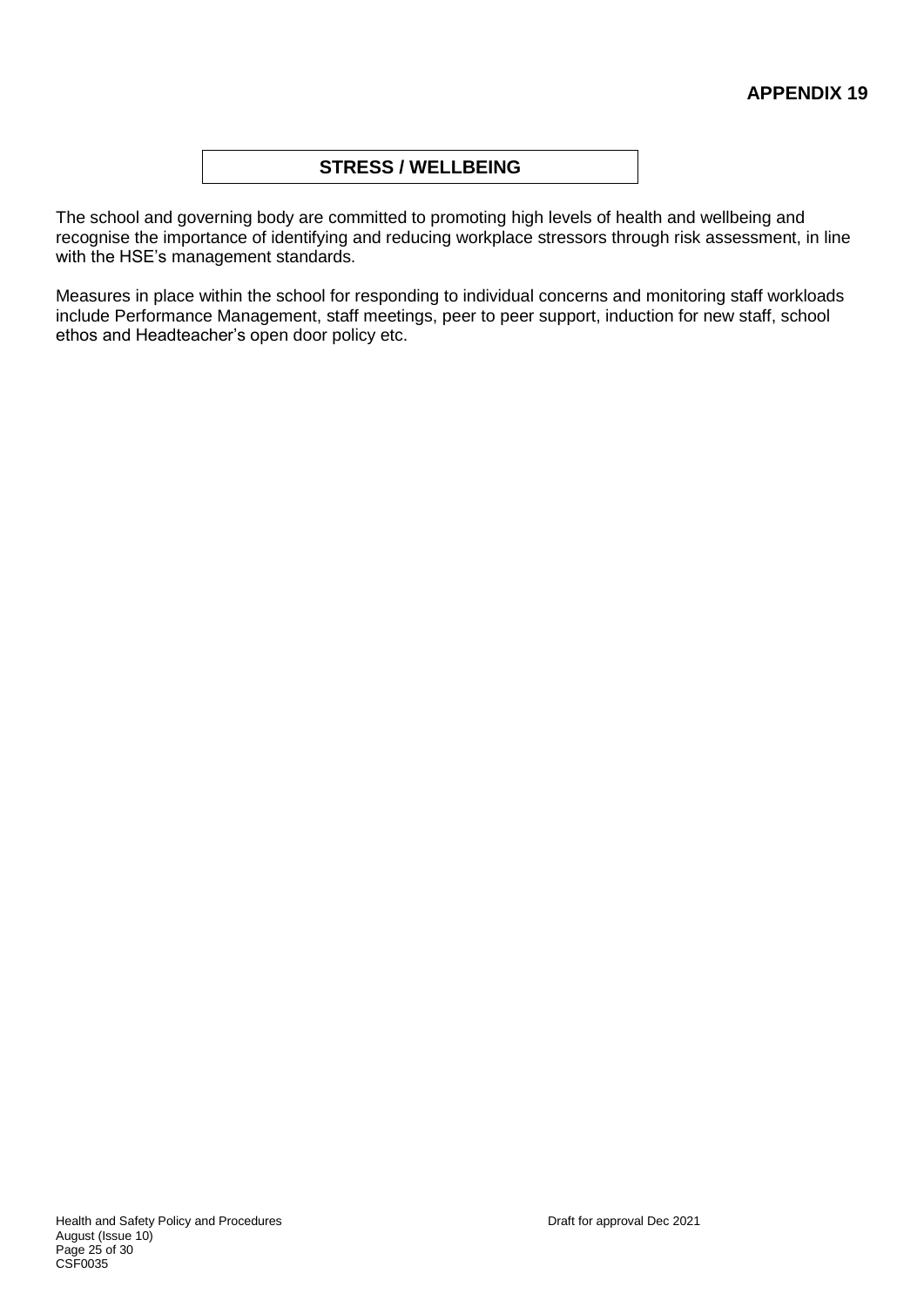### **LEGIONELLA**

A water risk assessment of the school has been completed 2011 by Nemco. The caretaker is responsible for ensuring that the identified operational controls are being conducted and recorded in the school's water log book.

This risk assessment will be reviewed where significant changes have occurred to the water system and/ or building footprint.

The risks from legionella are mitigated by basic operational controls and thus the following checks are undertaken and recorded.

- Water is heated and stored to 60 deg C at calorifiers (any vessel that generates heat within a mass of stored water);
- Weekly flushing of seldom used outlets and all showers (with all outlets flushed after school holiday periods);
- Monthly temperature checks on sentinel outlets (those nearest and furthest away from calorifiers;
- Quarterly disinfection / descaling of shower.

All records relating to the management of Legionella must be kept for 5 years.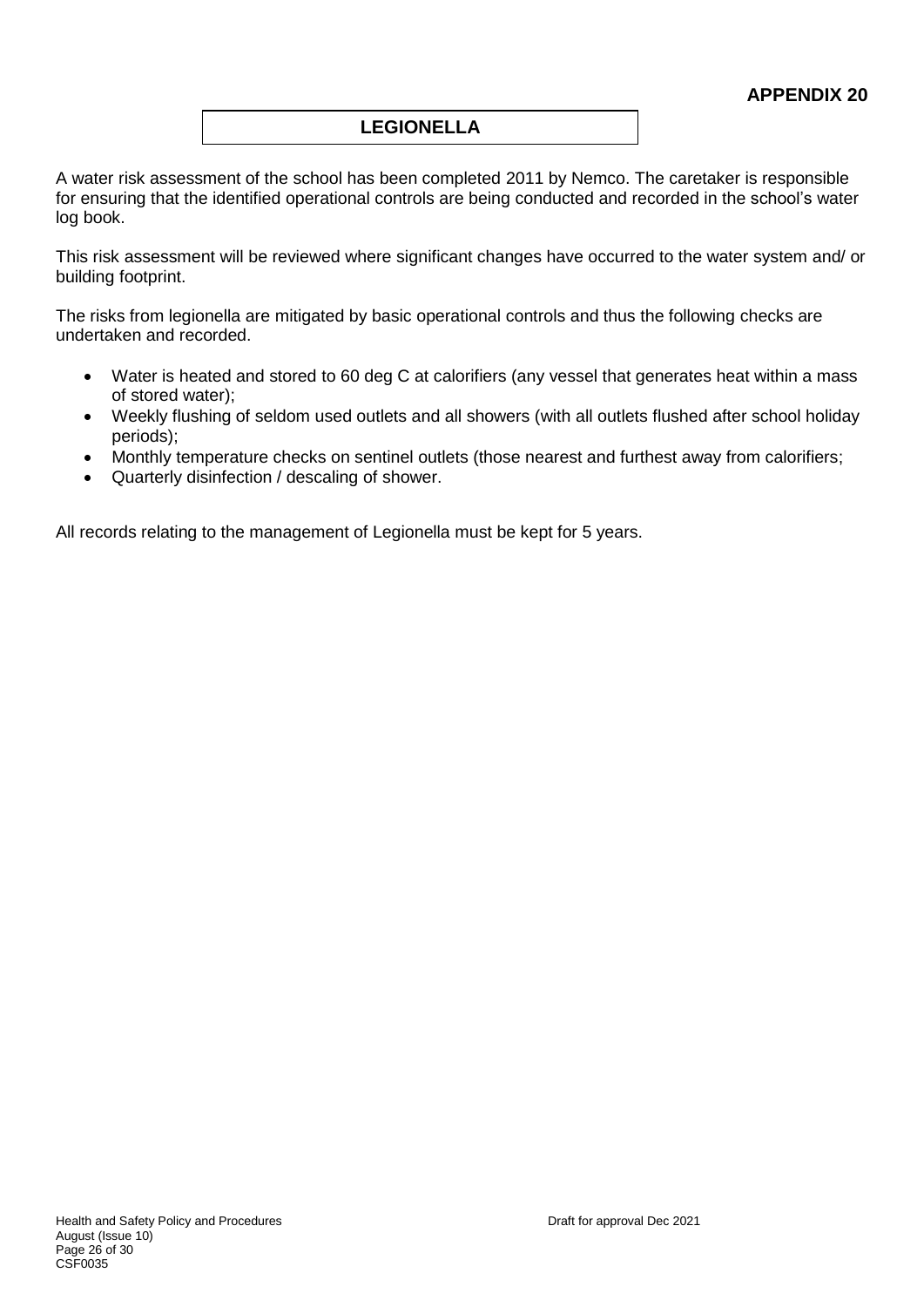# **SCHOOL SWIMMING**

#### **Primary school swimming in public / secondary schools**

These will be planned as an offsite visit in line with the schools policy.

The school will obtain a copy of the pool's standard operating procedure (PSOP) ( sometimes referred to as a normal operating procedure (NOP) and emergency action plan (EAP)) which identify the safety arrangements for the host pool.

In addition the school will obtain assurance over:

- The level of training of the swimming teacher(s);
- Pupil / swimming teacher ratios;
- Rescue / lifeguard provision provided;
- Changing provision / arrangements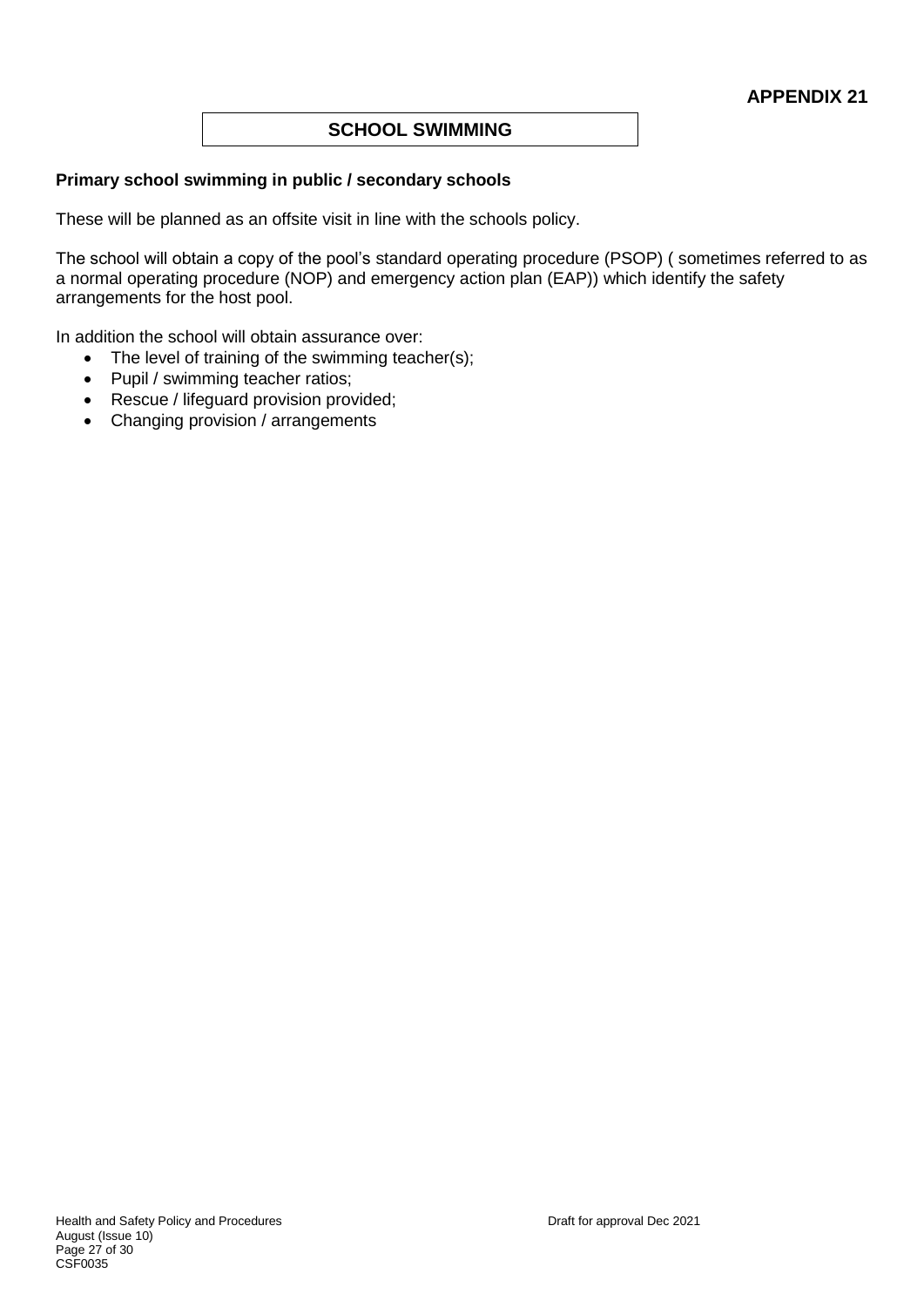#### **WORK RELATED LEARNING**

#### **Induction Policy Agreement and Procedures for Work Experience Students**

Welcome to St Andrew's Church of England Primary School and Nursery. When we offer you a placement here you will be welcomed to our team and treated as if you are a member of staff.

We would like to ensure that you are in a safe and healthy environment and that you adhere to the Health and Safety procedures we have in place.

After you have applied, either in writing or by telephone, for work experience with St Andrew's we will endeavour to find a placement for you within school. If a placement is available, we will confirm with you and invite you into school to meet Mrs Dimond (Headteacher) and your placement teacher/mentor. At this meeting there will be chance to start the school induction process, which may include discussing school routines, guidelines, code of conduct and very importantly, confidentiality and safeguarding children. There will be opportunities for you to ask questions.

On your first morning your induction will be completed and your placement will begin. Your induction will cover, amongst other things, Health and Safety, Safeguarding and E-safety.

Your working day will begin at 08.30am ready for the children arriving from 8.45am and although school finishes at 3.15pm your day will end at 4.30pm.

Our dress code is smart but casual, no jeans, or short skirts, and a high standard of hygiene is expected.

You will sign in and out every day in the visitor's book, which is situated in the reception area. You will be expected to wear a visitors badge at all times whilst on the school premises.

Lunch can be provided in school, which needs to be paid in advance and ordered before 9.30am. Lunch from home can be stored in the fridge in the staff room. There is also access to a microwave if required. Tea, coffee, and water are available in the staff room.

You need to familiarise yourself with the fire procedures in each area that you work, ensuring a speedy evacuation in the event of an incident. You will receive a copy of the staff handbook which explains the procedures in detail.

Please telephone the office, 01279 842626, as soon as possible to notify us of absence on the first day of absence.

If you have any other questions please do not hesitate to ask either myself or another member of staff.

You will need to keep a copy of this Policy agreement for yourself and also a copy will be kept on file here at school.

Please sign this Induction Policy agreement and I would like to once again welcome you to St Andrew's Church of England Primary School and Nursery

#### *Mrs Caroline Dimond*

**Placement Name** 

**School/University\_\_\_\_\_\_\_\_\_\_\_\_\_\_\_\_\_\_\_\_\_\_\_\_\_\_\_\_\_\_\_ Year Group if applicable\_\_\_\_\_\_\_**